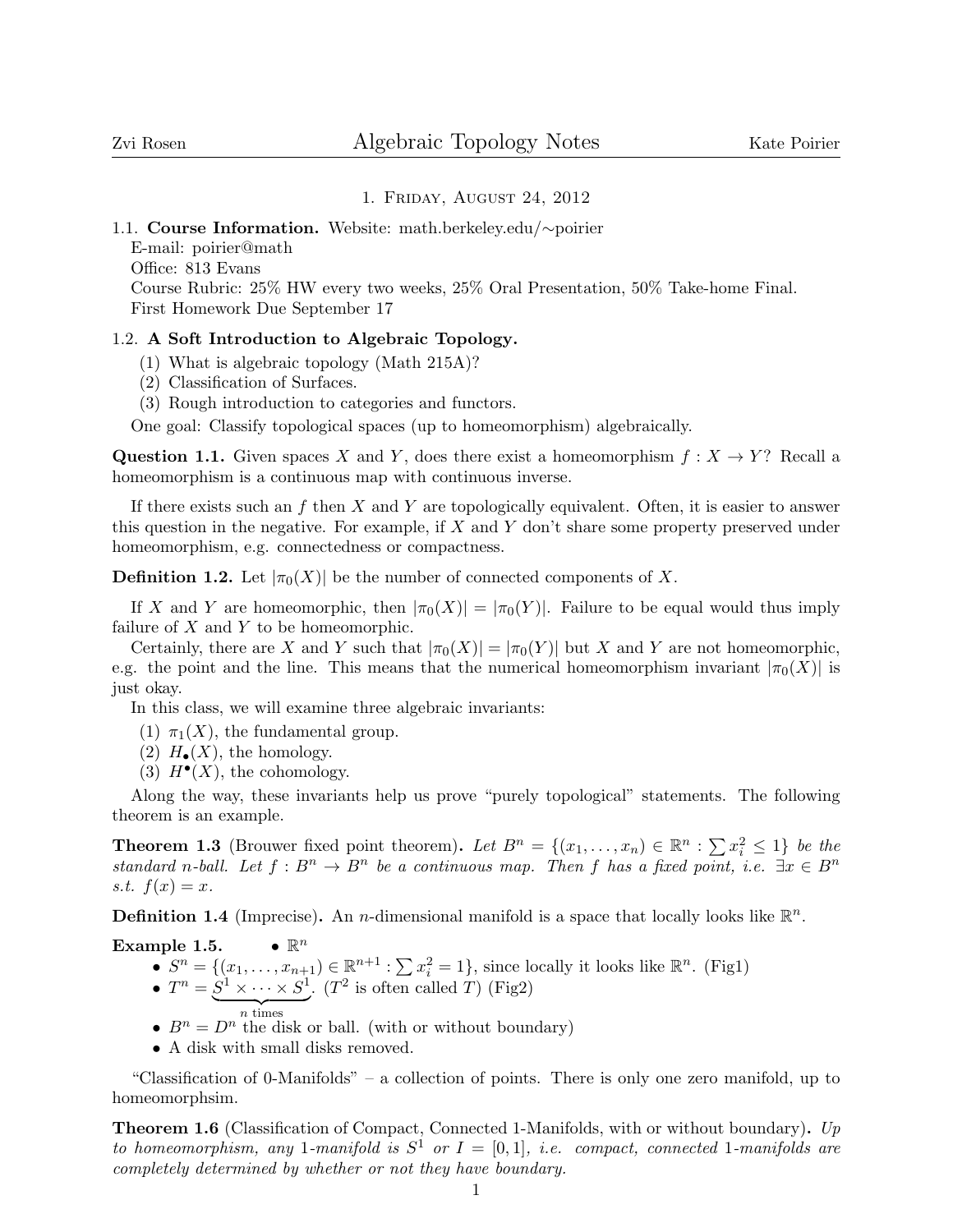**Theorem 1.7** (Classification of Surfaces). A surface is completely determined up to homeomorphism by (1)  $\chi$ , the Euler characteristic, (2) the number of boundary components, and (3) orientability.

2. Monday, August 27, 2012

Recall the following:

Definition 2.1 (Imprecise). A manifold is a space which looks locally Euclidean. A surface is a 2-dimensional manifold (with boundary).

**Theorem 2.2** (Classification of Surfaces). A compact, connected surface is completely determined up to homeomorphism by

- $\chi$ , the Euler characteristic,
- the number of boundary components
- orientability/non-orientability.

**Example 2.3.**  $S^2 =$  Sphere, Cylinder Segment,  $M =$  the Möbius strip,  $P =$  pair of pants,  $T =$  $T^2 = S^1 \times S^1$  the torus,  $D = B^2$  the disk.

See Figure 3 for some constructions of surfaces. In the construction of  $\mathbb{RP}^2$ , the surface has one face, one edge, and one vertex; we end up double wrapping that one edge + vertex around the face.

**Definition 2.4** (Imprecise). A Connect Sum  $(\#)$  is given in Figure 4. The identity of the monoid defined by this operation is the sphere.

**Definition 2.5** (Imprecise). A surface is nonorientable if it contains a Möbius strip (otherwise, it is orientable).

Definition 2.6 (Imprecise). A triangulation of a surface looks like Figure 5. Using this triangulation,

 $\chi(\Sigma) = V - E + F$ ,

where  $V = #$  vertices,  $E = #$  edges, and  $F = #$  faces (triangles).

**Theorem 2.7.**  $\chi(\Sigma)$  is independent of the triangulation. For example  $\Sigma(S^2) = 2$ .

Table 1. Orientable Surfaces

Theorem 2.8. χ 2 1 0 -1 -2 #∂ 0 S <sup>2</sup> T <sup>2</sup> T <sup>2</sup>#T 2 <sup>1</sup> D T<sup>2</sup> <sup>−</sup> <sup>D</sup> 2 S <sup>1</sup> <sup>×</sup> <sup>S</sup> 1

Table 2. Non-orientable Surfaces

Theorem 2.9.

 $\sum$  orientable  $\Rightarrow \chi(\Sigma) = 2 - 2g - \#\partial$  comps.  $\sum$  non-orientable  $\Rightarrow \chi(\Sigma) = 2 - g - \#\partial$  comps. where  $g =$  genus is defined roughly as the number of handles.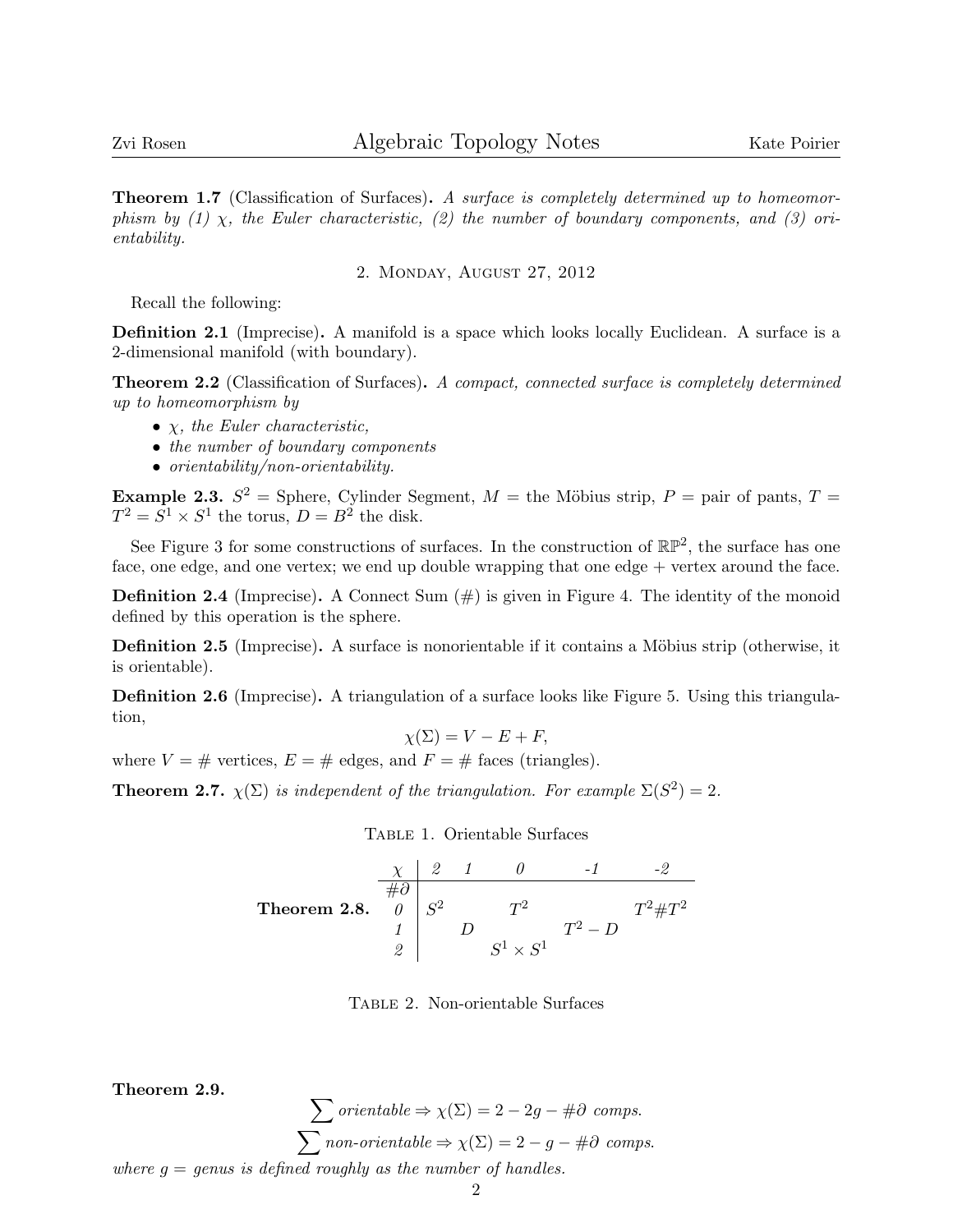### 3. Wednesday, August 29, 2012

I came 25 minutes late today, so my notes are incomplete. So far, Prof. Poirier has defined categories, and given examples, including groups, topological spaces, and posets.

**Definition 3.1** (Imprecise). A functor  $\mathscr{C} \stackrel{F}{\to} \mathscr{D}$  is a morphism in the "category of categories." It maps the objects and morphisms of  $\mathscr C$  to those of  $\mathscr D$  respecting the associative structure.

In this course, we have three important functors:

- (1)  $\pi_1 : Top_* \rightarrow Group.$
- (2)  $H_*: Top \to grGroups$ , the category of graded groups.
- (3)  $H^* : Top \to grRings$ , the category of graded rings.

**Remark 3.2.** These functors take homeomorphism in  $Top$  to isomorphism. But in these examples, homotopy equivalence (weaker than homeomorphism) also give isomorphism. So the invariants are just okay.

Good news: they are often computable or comparable (even if they are not computable, you can find some difference between them).

By the Poincaré conjecture,  $\pi_1$  distinguishes  $S^3$  among all 3-manifolds. i.e. if  $\pi_1(M^3) \cong \pi_1(S^3)$ , then  $M^3$  is homeomorphic to  $S^3$ . In fact, it generalizes to higher dimensions.

Remark 3.3. The Smooth Poincare Conjecture is false e.g. in dimension 7. Milnor's exotic spheres are homeomorphic but (not?) diffeomorphic to  $S^7$ .

### 4. Friday, August 31

Today: Homotopy of maps, and CW-complexes.

4.1. **Homotopy.** Fix topological spaces  $X$  and  $Y$ . Consider the space of continuous maps from X to Y,  $f: X \to Y$ . We use the notation:

$$
Maps(X, Y) = \{f : X \to Y\}.
$$

**Remark 4.1.**  $Maps(X, Y)$  has the compact-open topology.

What is a path in  $Maps(X, Y)$ ?

**Definition 4.2.** Let  $X \stackrel{f_0}{\rightrightarrows} Y$  be two continuous maps from X to Y. If there exists a continuous  $f_1$ 

map  $X \times I \stackrel{F}{\Rightarrow} Y$  such that  $F(x, 0) = f_0(x)$  and  $F(x, 1) = f_1(x)$ , then F is called a homotopy between  $f_0$  and  $f_1$  and  $f_0$  and  $f_1$  are called homotopic. [Apparently, product with X and Maps from X are adjoint functors:  $X \times Z \to Y \leftrightarrow Z \to Maps(X, Y)$ .]

We think of a homotopy F as a continuous family of maps  $X \to Y$ .  $F_t = F(\bullet, t) : X \times \{t\} \cong$  $X \to Y$ . If  $f_0$  is homotopic to  $f_1$ , write  $f_0 \cong f_1$ .

**Exercise 4.3.** Show that homotopy induces an equivalence relation on  $Maps(X, Y)$ .

# Definition 4.4. Given

- (1)  $X \stackrel{f}{\to} Y$ ,  $Y \stackrel{g}{\to} X$  is called a homotopy inverse for f if  $f \circ g \cong id_Y$  and  $g \circ f \cong id_X$ .
- (2) If  $X \stackrel{f}{\rightarrow} Y$  has a homotopy inverse then f is called a homotopy equivalence.
- (3) If there exists a homotopy equivalence  $X \stackrel{f}{\to} Y$  then X and Y are called homotopy equivalent , write  $X \cong Y$ .

Exercise 4.5. Show that homotopy equivalence induces an equivalence relation on spaces.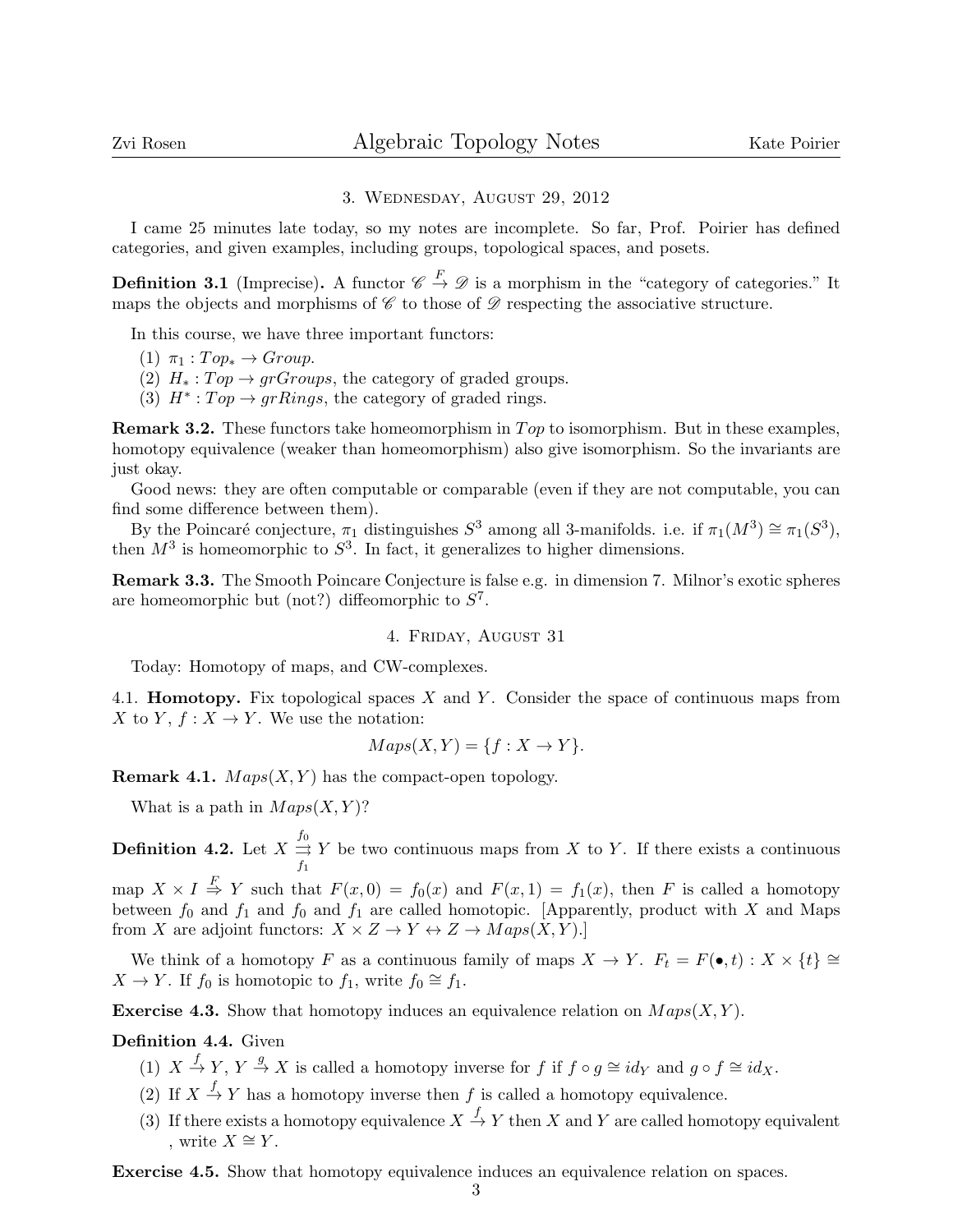Special case:  $A \subset X$ .

**Definition 4.6.** (1) A retraction from X to A is a map  $r : X \to A$  that keeps A fixed.

- (2) A map  $r : X \to A$  is called a deformation retraction if  $i \circ r = id_X$ .
- (3) If  $F: X \times I \to X$  is a homotopy between  $i \circ r$  and  $id_X$  and  $F(a, t) = a$ , for all  $a \in A$ , then r is a strong deformation retraction.

Usually, when one says "retraction", one means  $(2)$  or  $(3)$ . (Please specify if you mean  $(1)$ .)

Exercise 4.7. Write down an explicit formula for a strong deformation retraction

- (1)  $\mathbb{R}^2 \to \{(0,0)\}.$
- $(2) \ \mathbb{R}^2 \{ (0,0) \} \rightarrow S^1.$

 $\Rightarrow \mathbb{R}^2$  and  $\{pt\}$  have the same homotopy type. Similarly for (2).

**Definition 4.8.** If X has the homotopy type of a point, then X is called contractible.

Remark 4.9. Homotopy equivalence is coarse in that non-homeomorphic spaces may be homotopyequivalent, e.g. it does not recognize dimension  $(\mathbb{R}^n$  is contractible for all  $n)$ .

4.2. **CW-Complexes.** It is possible to impose a CW structure on a surface.

**Example 4.10.** Consider the torus  $T^2$ , in its construction via rectangle. In this form, we have vertices, edges, and faces identified in such a way that they uniquely determine the surface.

Alternatively, construct  $T^2$  by taking 1 point, 2 edges, and 1 face. Map the boundaries of the 2 edges (i.e. vertices) onto the vertex and map the boundaries of the face (i.e. edges) and map them to the edges.

**Definition 4.11.** An *n*-cell is a space homeomorphic to  $D^n$ . A CW-complex is a space built inductively by cells and attachments.

"0-skeleton"  $X^0$  = discrete set of points. "n-skeleton"  $X^n = X^{n-1} \underset{\varphi_\alpha}{\sqcup} D^n_\alpha$ , where  $\varphi_\alpha : \partial D^n_\alpha \to$  $X^{n-1}$ , and  $\alpha$  is in some indexing set.

The inclusion  $X^0 \subset X^1 \subset X^2 \subset \cdots$  defines X. If  $X = X^n$  then we call X an *n*-dimensional CW-complex.

Exercise 4.12. Determine a CW decomposition for:

 $(1) S<sup>2</sup>$ . (2)  $S^2 \vee S^1 \vee S^1$ .

5. Wednesday, September 5, 2012

Recall: A homotopy of maps  $X \xrightarrow{f_0} Y$  is a map  $F : X \times I \to Y$  such that  $F(x, 0) = f_0(x)$  and  $F(x, 1) = f_1(x)$  for all  $x \in X$ .

**Definition 5.1.** Let  $A \stackrel{i}{\hookrightarrow} X$  be a subspace. We say  $f_0, f_1 : X \to Y$  are homotopic relative to A if  $f_0(a) = f_1(a)$  for all  $a \in A$ , and there exists a homotopy  $F: X \times I \to Y$  such that  $F(a, t) = f_0(a) = f_1(a)$  for all  $a \in A$ .

(Think: e.g. strong deformation retraction  $r : X \to A$  such that  $id_X \sim i \circ r$  and homotopy fixes A pointwise.)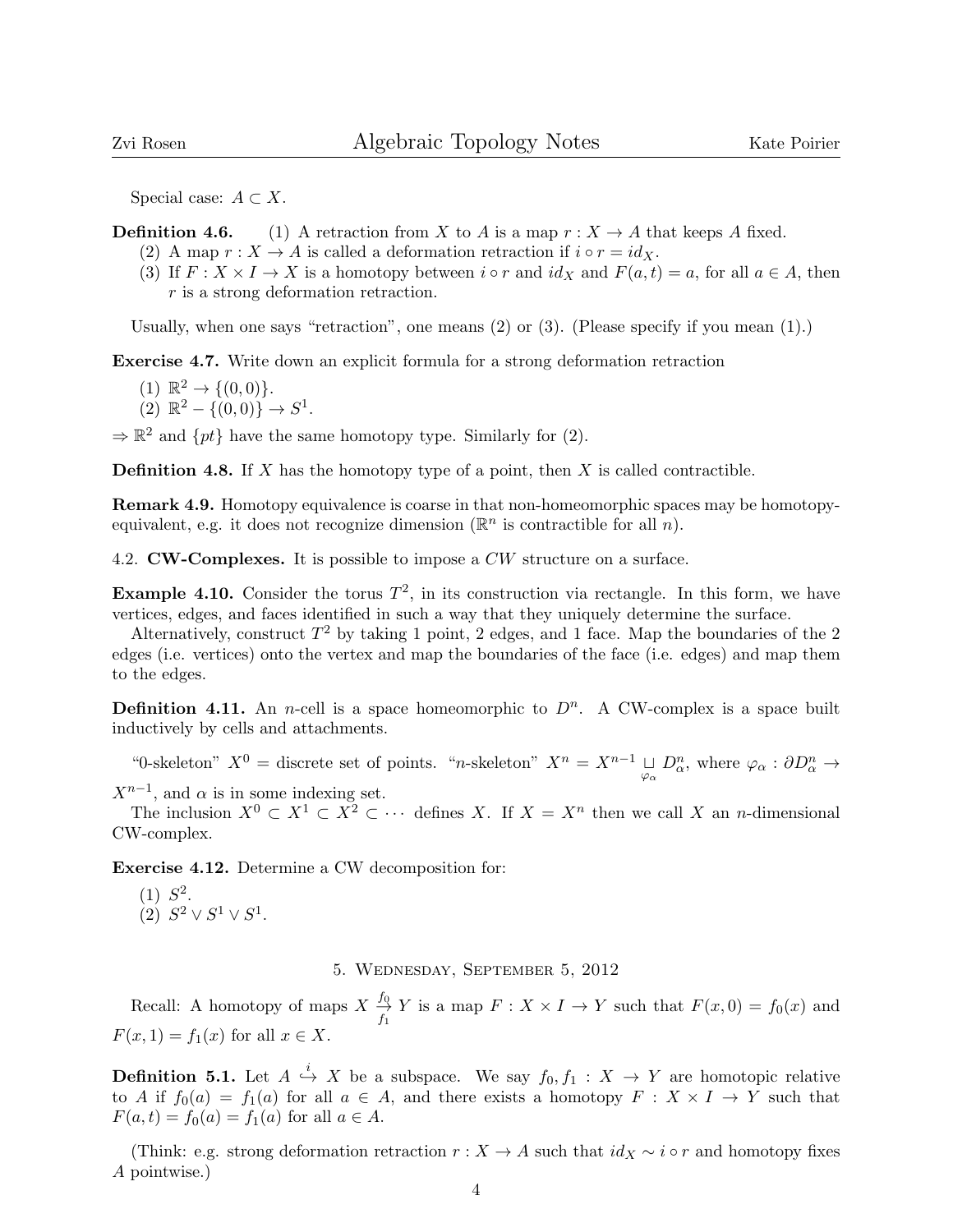5.1. The Functor  $\pi_1 : Top_* \to Groups$ . Preliminary definitions:

**Definition 5.2.** (1) A path in X is a map  $\gamma: I \to X$ .

- (2) Its endpoints are  $\gamma(0)$  and  $\gamma(1)$ .
- (3) If  $\gamma'$  is a path in X such that  $\gamma'(o) = \gamma(1)$ , then  $\gamma$  and  $\gamma'$  may be concatenated by

$$
(\gamma \cdot \gamma')(s) = \begin{cases} \gamma(2s) & 0 \le s \le \frac{1}{2} \\ \gamma'(2s - 1) & \frac{1}{2} \le s \le 1 \end{cases}
$$

(4) A loop based at  $x_0 \in X$  is a path such that  $\gamma(0) = \gamma(1) = x_0$ .

**Remark 5.3.** Any two loops based at  $x_0$  may be concatenated ("composed").

**Definition 5.4.** Let  $\Omega(X, x_0)$  be the set of loops in X based at  $x_0$ . (This is really a space, called the based loop space of X.

Let  $\cdot : \Omega(X, x_0) \times \Omega(X, x_0) \to \Omega(X, x_0)$  be given by concatenation:  $(\gamma, \gamma') = \gamma \cdot \gamma'$ .

**Question 5.5.** What kind of operation is  $\cdot$ ? (What properties does it have?)

Associativity? Is  $(\gamma \cdot \gamma') \cdot \gamma'' = \gamma \cdot (\gamma' \cdot \gamma'')$ ?

No, but there is a natural homotopy between these two. See Figure 1. Therefore,  $\cdot$  is associative up to homotopy.



FIGURE 1. Homotopy from  $(\gamma \cdot \gamma') \cdot \gamma''$  to  $\gamma \cdot (\gamma' \cdot \gamma'')$ 

**Remark 5.6.** There are many homotopies between  $(\gamma \cdot \gamma') \cdot \gamma''$  and  $\gamma \cdot (\gamma' \cdot \gamma'')$ . In fact: any two homotopies are homotopic; we can stack layers of homotopies. This leads to the study of  $A_{\infty}$ algebras.

**Definition 5.7.** Let  $\pi_1(X, x_0) = \Omega(X, x_0) / \sim$ , where  $\sim$  is equivalence up to homotopy del  $x_0$ . In other words homotopy classes of loops in  $X$  based at  $x_0$ . For  $[\gamma]$  and  $[\gamma'] \in \pi_1(X, x_0)$ , let  $[\gamma] \cdot [\gamma'] = [\gamma \cdot \gamma']$ .

**Exercise 5.8.** Check that this is: 1) well defined on  $\Omega(X, x_0)$ , and 2) associative.

Does this have identity? Candidate for identity in  $\Omega(X, x_0)$ . Let e be the constant loop at  $x_0$  is  $\gamma \cdot e = e \cdot \gamma = \gamma$ ? Yes.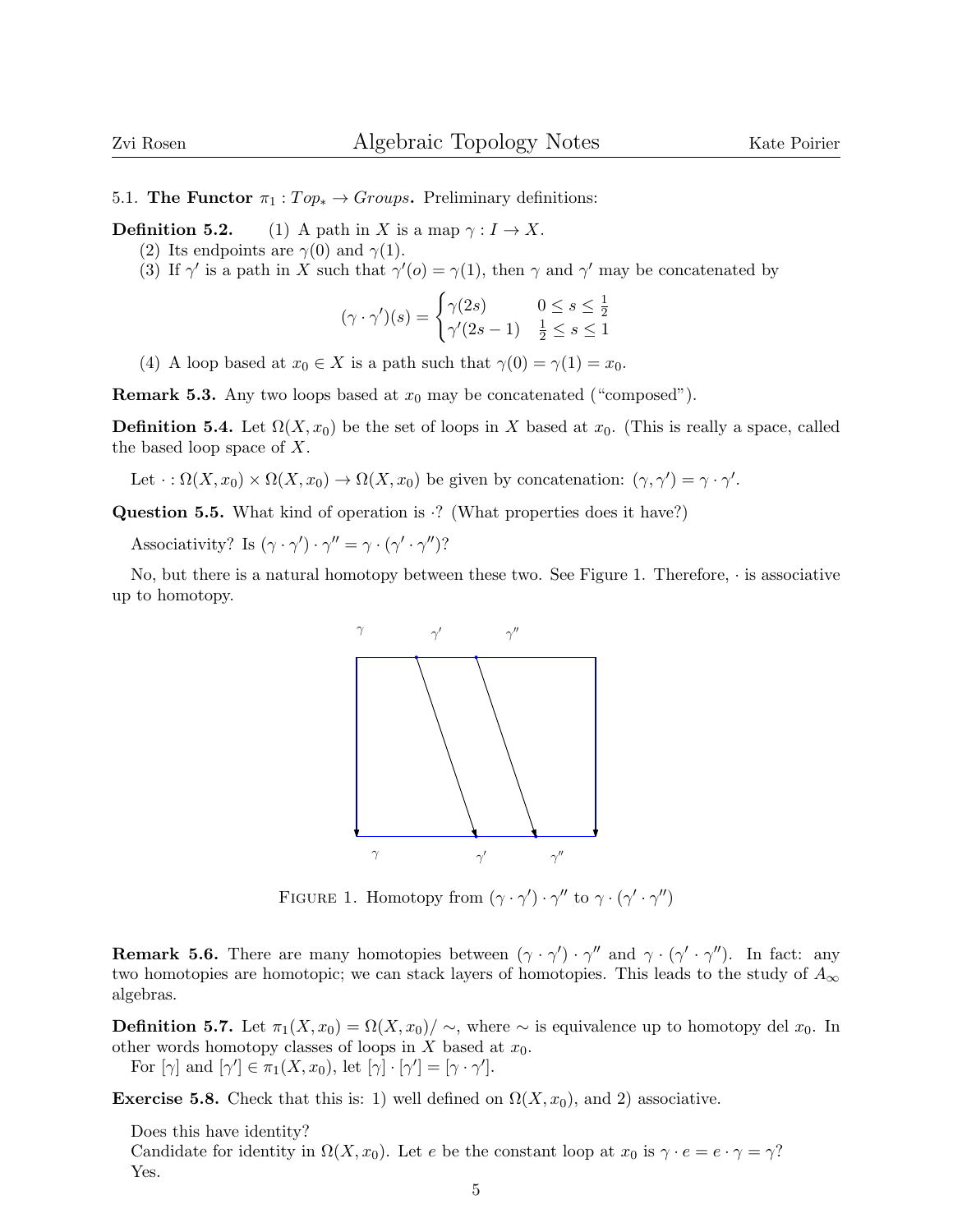

FIGURE 2. Homotopy from  $(\gamma \cdot \gamma^{-1})$  the Constant Loop.

6. Friday, September 12, 2012

For the inverse element, for each  $\gamma$ , just take  $\gamma$  in the reverse orientation, i.e.  $\gamma^{-1}(s) = \gamma(1-s)$ . The homotopy is demonstrated in Figure 2.

**Definition 6.1.**  $(\pi_1(X, x_0), \cdot)$  is the fundamental group of X based at  $x_0$ .

**Example 6.2.**  $(X, x_0) = (\mathbb{R}^n, 0)$ . Let  $\gamma = \Omega(\mathbb{R}^n, 0)$ . Let  $\gamma \in \Omega(\mathbb{R}^n, 0)$ . Then  $\gamma$  is nullhomotopic. Proof: Let  $F: I \times I \to X$ .  $F(s,t) = (1-t)\gamma(s)$ .

Therefore  $\pi_1(\mathbb{R}^n,0)$  is the trivial group.

Question 6.3. Is the fundamental group dependent on the base point?

We assume that X is path-connected. Let h be a path in X from  $x_1$  to  $x_0$  (exists by assumption). Then  $(h \cdot \gamma) \cdot h^{-1}$  is a loop based at  $x_1$ .

## Proposition 6.4.

$$
\Omega(X, x_0) \longrightarrow \Omega(X, x_1). \qquad \gamma \mapsto (h \cdot \gamma) \cdot h^{-1}
$$

induces a well-defined isomorphism  $\pi_1(X, x_0) \stackrel{\beta_h}{\rightarrow} \pi_1(X, x_1)$ .

Therefore,  $\pi_1(X)$  is well-defined up to isomorphism (though the isomorphism is not canonical).

**Definition 6.5.**  $X$  is simply-connected (1-connected) if

- $(0)$  X is connected.
- (1)  $\pi_1(X)$  is trivial.

**Example 6.6.**  $\mathbb{R}^n$  is simply connected for all n.

Remember that  $\pi_1$  is defined as a functor  $\pi_1 : Top_* \to Group$ . We explained how to map the objects, but how does  $\pi_1$  map the morphsims?

Given  $\pi_1(X, x_0)$  and a continuous map  $f : (X, x_0) \to (Y, y_0)$ , what is  $\pi_1(f) = f_* : \pi_1(X, x_0) \to f_*$  $\pi_1(Y, y_0)$ .

Notice:

$$
(I, \partial I) \stackrel{\gamma}{\to} (X, x_0) \stackrel{f}{\to} (Y, y_0),
$$

we just take the composition as a loop in Y.

**Definition 6.7.**  $\Omega(X, x_0) \stackrel{\Omega f}{\rightarrow} \Omega(Y, y_0)$ , sends  $\gamma \mapsto f \circ \gamma$ .

**Proposition 6.8.** (1)  $\Omega f$  induces a well-defined map  $\pi_1(X, x_0) \stackrel{f_*}{\to} \pi_1(Y, y_0)$ .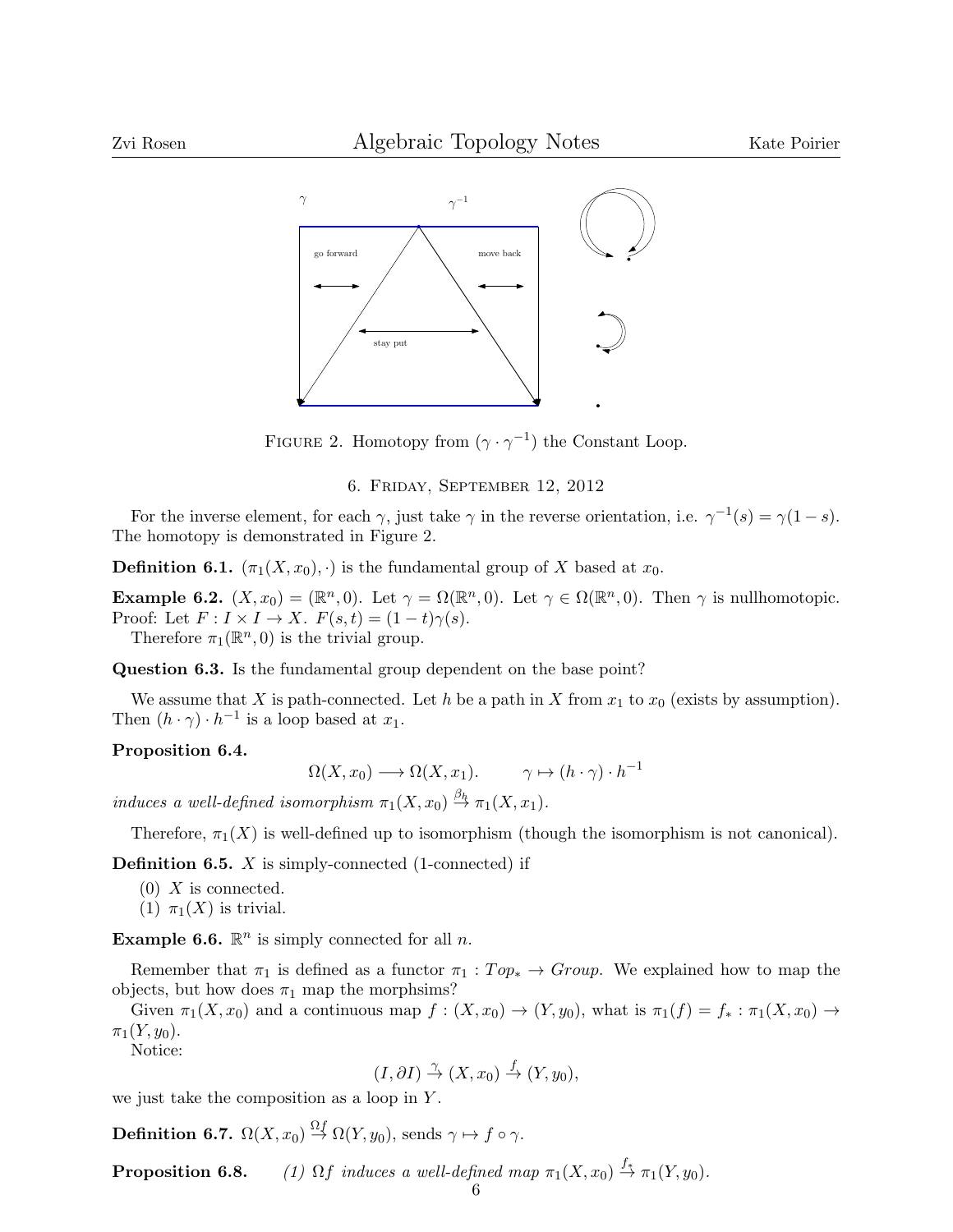(2)  $f_*$  is a group homomorphism. ( $\pi_1$  takes morphisms to morphisms).

- (3)  $(X, x_0) \xrightarrow{f} (Y, y_0) \xrightarrow{g} (Z, z_0) \Rightarrow (g \circ f)_* = g_* \circ f_*$ .
- (4)  $(X, x_0) \stackrel{id}{\to} (X, x_0) \Rightarrow id_* = id : \pi_1(X, x_0) \to \pi_1(X, x_0).$

Therefore,  $\pi_1$  is a bona fide functor.

**Proposition 6.9.** If  $f_0 : (X, x_0) \to (Y, y_0)$  and  $f_1 : (X, x_0) \to (Y, y_0)$  are homotopic, then  $(f_0)_*$ :  $\pi_1(X, x_0) \to \pi_1(Y, y_0)$  and  $(f_1)_*: \pi_1(X, x_0) \to \pi_1(Y, y_0)$  are equal. (There exists an analogous statement, even if  $f_0(x_0) \neq f_1(x_0)$ .

Sketch of proof: if  $\gamma \in \Omega(X, x_0)$  then  $(\Omega f_0)(\gamma) \sim (\Omega f_1)(\gamma)$ .

### 7. Monday, September 10, 2012

**Remark 7.1.** Recall that  $\pi_1 : Top_* \to Group$  is a functor taking continuous maps to group homomorphisms.

$$
(X, x_0) \xrightarrow{f_0} (Y, y_0) \longrightarrow \pi_1(X, x_0) \xrightarrow{f_1(X, x_0) \xrightarrow{(f_0)_*=(f_1)_*} \pi_1(Y, y_0)} \pi_1(Z, z_0)
$$

Specifically, it takes pointed spaces to groups, maps of pointed spaces to group homomorphism, homotopic maps of spaces to the same group homomorphism.

**Remark 7.2.** Recall also that  $\mathbb{R}^n$  is simply connected (connected and  $\pi_1(\mathbb{R}^n)$  is trivial.)

**Proposition 7.3.** If  $f : X \to Y$  is a homotopy equivalence, then  $f_* : \pi_1(X, x_0) \to \pi_1(Y, f(x_0))$  is an isomorphism.

*Proof.* Let  $g: Y \to X$  be a homotopy inverse for f.  $f \circ g \sim id_Y$  and  $g \circ f \sim id_X$ . Usually this means that  $g_* \circ f_* = "id"$  (where we need to be careful about basepoints).



 $\Rightarrow g_* \circ f_*$  is an isomorphism  $\Rightarrow f_*$  is injective.  $\Rightarrow f_* \circ g_*$  is an isomorphism  $\Rightarrow f_*$  is surjective.  $\Box$ **Corollary 7.4.** If  $i : A \hookrightarrow X$  is a deformation retract,  $x_0 \in A$ . Then  $\pi_1(X, x_0) \cong \pi_1(A, x_0)$ .

**Proposition 7.5.** If  $r : X \to A$  is any retraction (not necessarily deformation retraction), then  $i_* : \pi_1(A, x_0) \to \pi_1(X, x_0)$  is injective.

The proof uses the fact that  $r \circ i = id_A...$ 

**Proposition 7.6.** X path-connected. Then,  $\pi_1(X)$  is trivial if and only if  $\forall x_0, x_1 \in X$  any two paths from  $x_0$  to  $x_1$  are homotopic.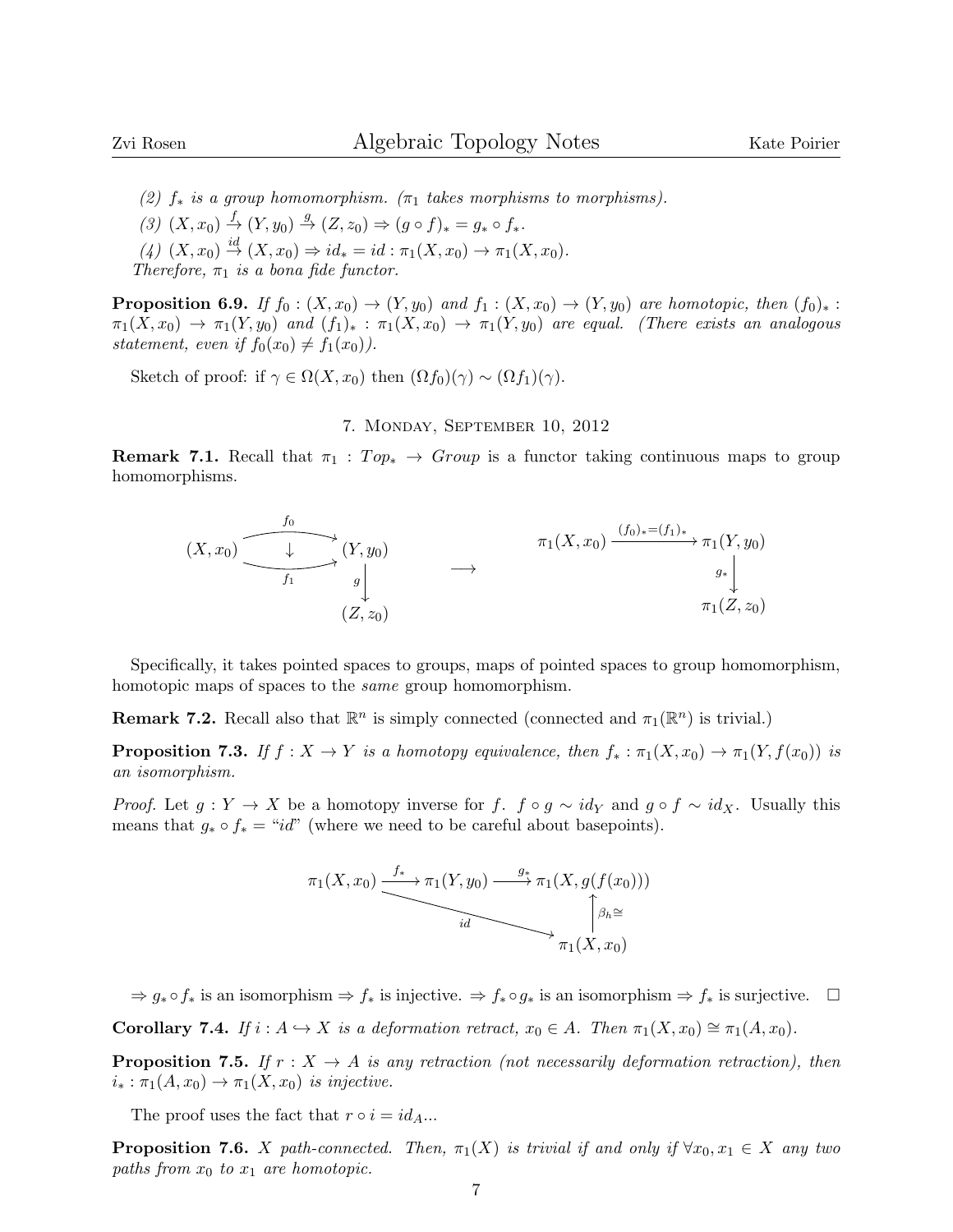**Theorem 7.7.**  $\pi_1(S^1, 1) \cong \mathbb{Z}$ . Specifically, if we define

 $\omega_n: I \to S^1$ , by  $s \mapsto (\cos 2\pi n s, \sin 2\pi n s)$ ,

then

$$
\Phi: \mathbb{Z} \to \pi_1(S^1, 1) \qquad n \mapsto [\omega_n]
$$

is an isomorphism.

**Corollary 7.8** (Brouwer's Fixed Point Theorem for  $n = 2$ ). Any continuous map  $f : D^2 \to D^2$ has a fixed point.

*Proof.* Assume  $f(x) \neq x$  for all  $x \in D^2$ , then  $x, f(x)$  determine a line for all  $x \in D^2$ . Let  $r : D^2 \to S^1$ map x to the point where the ray from  $f(x)$  to x hits the circle.

Check: r is continuous, fixes  $S^1$ .

So, r is a retraction  $\Rightarrow i: S^1 \hookrightarrow D^2$  induces  $i_*: \pi_1(S^1, 1) \hookrightarrow \pi_1(D^2, 1)$ . But Z cannot inject into the trivial group, contradiction! Therefore, there must be a fixed point where r is not defined.  $\square$ 

Ingredient for the proof of Theorem 7.7:

**Definition 7.9.** The map  $(\pi : \tilde{X} \to X)$  has the homotopy lifting property if given

(1)  $F: Y \times I \rightarrow X$ 

(2) a lift  $\tilde{f}$  of  $f = F(\cdots, 0)$ .

there exists a unique lift  $\tilde{F}$  of F inducing  $\tilde{f}$ .



- **Example 7.10.** (1)  $Y = \{pt\}$ , then  $(\pi : \tilde{X} \to X)$  has the path lifting property: given any path  $\gamma \in X$  and a lift  $\tilde{\gamma}(0)$  of  $\gamma(0)$ , then there exists a unique lift of the whole path  $\gamma$  to  $\tilde{X}$ agreeing with  $\tilde{\gamma}(0)$ 
	- (2)  $Y = I$ , then  $(\pi : X \to X)$  has the "homotopy of paths" lifting property: given a homotopy of paths in X and a lift of one end to  $\tilde{X}$ , then there exists a unique lift f the whole homotopy to  $\overline{X}$ .

The map we use is  $\pi : \tilde{X} \to X$  where  $\tilde{x}$  is  $\mathbb{R}^3$  and we project onto the plane. If we map the interval by  $s \mapsto (\cos 2\pi n s, \sin 2\pi n s, s)$ , then we have the homotopy lifting property, and we know some things about this space that we can use.

## 8. Wednesday, September 12, 2012

I arrived late to class. Prof. Poirier is proving the isomorphism of fundamental groups asserted in the last class. She went in three steps: homomorphism, surjectivity, and injectivity, using paths "upstairs" in the preimage spiral, and paths "downstairs" on the circle.

**Theorem 8.1.** Let  $X, Y$  be connected spaces, and let the product have projections as shown. Then,

$$
\pi_1(X \times Y, (x_0, y_0)) \longrightarrow \pi_1(X, x_0) \times \pi_1(Y, y_0), \qquad [\gamma] \mapsto ((p_1)_*[\gamma], (p_2)_*[\gamma])
$$

is an isomorphism.

**Exercise 8.2.**  $\gamma$  is completely determined by  $p_1(\gamma)$ ,  $p_2(\gamma)$ .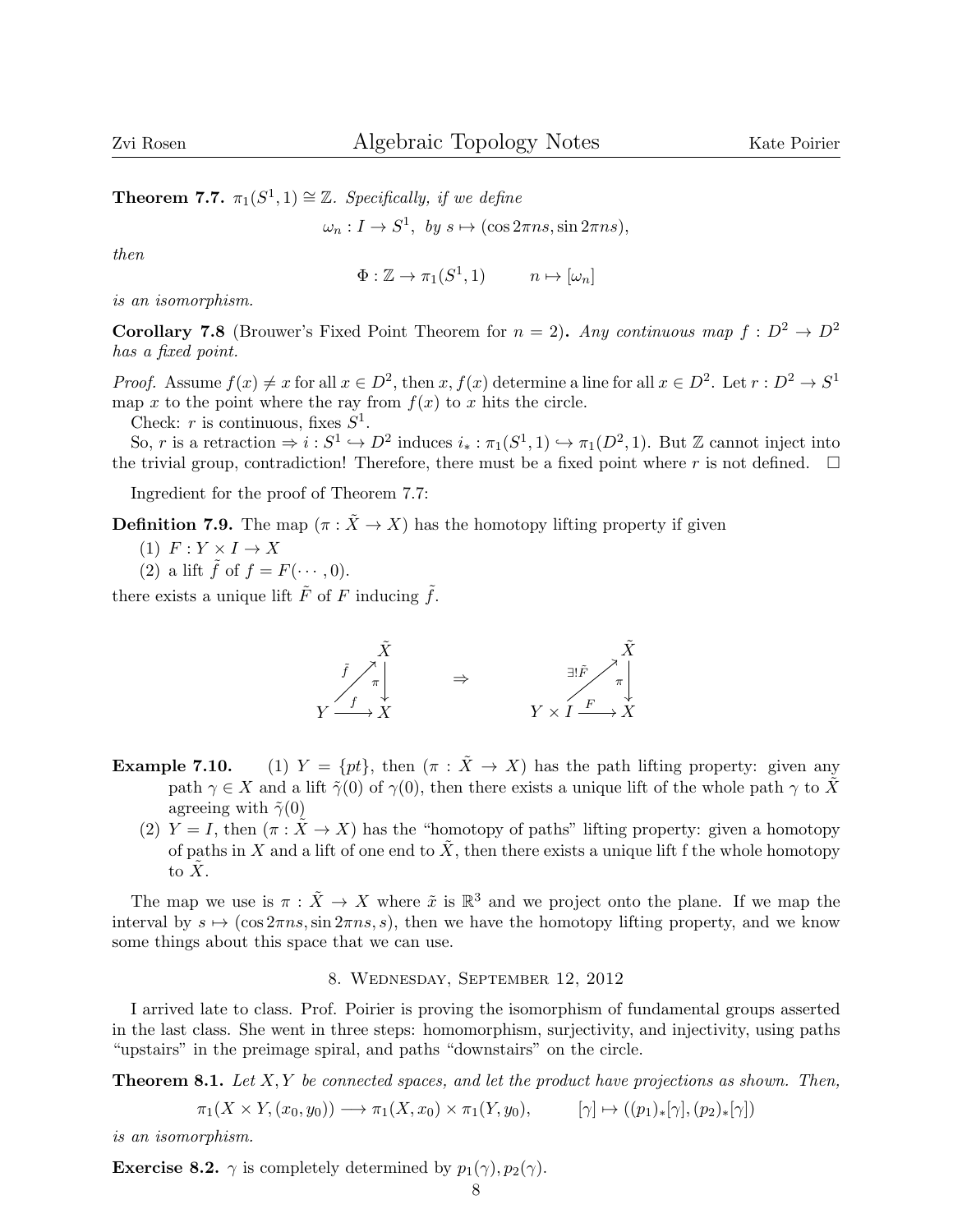

**Example 8.3.** The  $n$ -torus,

$$
T^n := S^1 \times \cdots \times S^1 \Rightarrow \pi_1(T^n) \cong \mathbb{Z} \oplus \cdots \oplus \mathbb{Z}.
$$

The homotopy class of the curve for  $T^2$  is completely determined by two integers.

9. Wednesday, September 19, 2012

[Absent for Monday, September 17 due to Rosh Hashanah]

**Theorem 9.1** (Van Kampen Theorem).  $X = U \cup V$ , such that U, V are open, path connected,  $U \cap V$  path connected, and  $x_0 \in U \cap V$ . There are canonical maps



(1)  $\pi_1(X)$  is the pushout of:



(2)  $\pi_1(X) \cong [\pi_1(U) * \pi_1(V)]/N$ , where N is the normal subgroup generated by  $i_*[\gamma] \cdot (j_*[\gamma])^{-1}$ , for  $\gamma \in \pi(U \cap V)$ .

Example 9.2. Take  $X = \mathbb{R}P^2$ . Let

$$
U = \mathbb{R}P^2 - \text{ pt } \cong S^1.
$$
  

$$
V = \text{ nbhd of pt } \cong \text{ pt }.
$$
  

$$
U \cap V = (\text{ nbhd of pt } ) - \text{ pt } \cong S^1.
$$

 $\pi_1(U) \cong \mathbb{Z}$ , so take a generator a. Then the map of spaces induces the following map of fundamental groups:



So the pushout will satisfy  $\pi_1(X) \cong \left[\langle a \rangle * 1\right] / \langle 2a \cdot 1 \rangle \cong \mathbb{Z}/2\mathbb{Z}$ .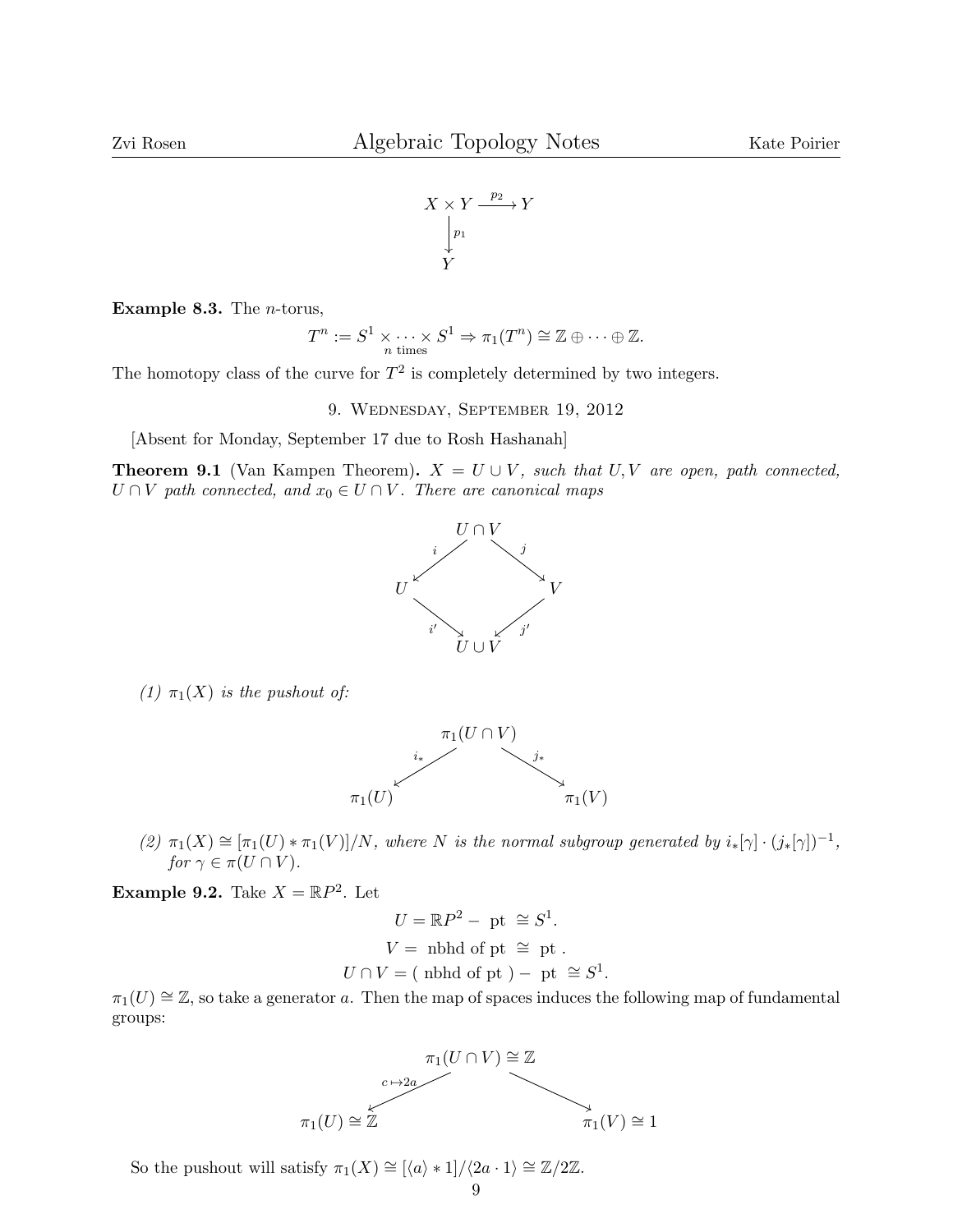

*Idea of Proof.* Want to show that  $\Phi$  is an isomorphism, in the following diagram: Method:

- Define a map  $\Phi : \pi_1(U) * \pi_1(V) \to \pi_1(X)$  a surjective homomorphism.
- Show that ker  $\Phi = N$ .
- By the first isomorphism theorem Φ induces the desired isomorphism.
- $\pi_1(U) * \pi_1(V)$  is generated by  $[\gamma]_u$  and  $[\gamma]_v$ , i.e.  $\gamma$  is a loop in U and  $[\gamma]_u$  is its homotopy class in  $U$  (V resp).
- Define  $\Phi$  on generators by  $\Phi([\gamma]_u) = [\gamma]_X$ , resp. V. Then extend  $\Phi$  as a homomorphism.
- This  $\Phi$  is surjective: Take any  $\gamma \in X$ , look at where it crosses back and forth between U and  $V$ . Define base points in each transition section. Then these will be base points for a sequence of loops entirely in  $U$  or entirely in  $V$ .
- $N \leq \ker \Phi$  is easy.  $i_*[\gamma]_{U \cap V} = [\gamma]_U$ , and  $j_*[\gamma]_{U \cap V} = [\gamma]_V$ . Then  $\Phi(i_*[\gamma](j_*[\gamma])^{-1}) =$  $[\gamma]_X([\gamma]_X)^{-1} = 1 \in \pi_1(X).$
- Ker  $\Phi \leq N$  is trickier.

 $\Box$ 

## 10. Friday, September 21, 2012

*Proof Continued.* To show that the ker  $\Phi = N$ , we have the following idea:

- We have  $N < \text{ker } \Phi < \pi_1(U) * \pi_1(V)$ .
- Consider the cosets of N and  $ker \Phi$ .
- The coset  $\Phi^{-1}([\gamma]) =$  all possible factorizations of  $[\gamma]$ .

#### Strategy:

- (1) Define equivalence relation  $\sim$  on  $\Phi^{-1}([\gamma])$  so that if two factorizations are equivalent, they lie in the same N coset.
- (2) Show that any two factors are equivalent.

**Definition 10.1.** Let the following generate  $\sim$  on  $\Phi^{-1}([\gamma])$ 

- (1)  $[\gamma_1][\gamma_2] \cdots [\gamma_i][\gamma_{i+1}] \cdots [\gamma_N] \sim [\gamma_1][\gamma_2] \cdots [\gamma_i \cdot \gamma_{i+1}] \cdots [\gamma_N]$  where  $[\gamma_i]$  and  $[\gamma_{i+1}]$  are both in  $U$  or  $V$ .
- (2)  $[\gamma_1][\gamma_2]\cdots[\gamma_i]_U\cdots[\gamma_N] \sim [\gamma_1][\gamma_2]\cdots[\gamma_i]_V\cdots[\gamma_N]$  where  $[\gamma_i]$  and  $[\gamma_{i+1}]$  are both in U or V.

 $\Box$ 

## 11. Monday, September 24, 2012

11.1. Covering Spaces. Recall that in proving the fundamental group of  $S^1$ , we had a map from  $\mathbb R$  to  $S^1$  via P.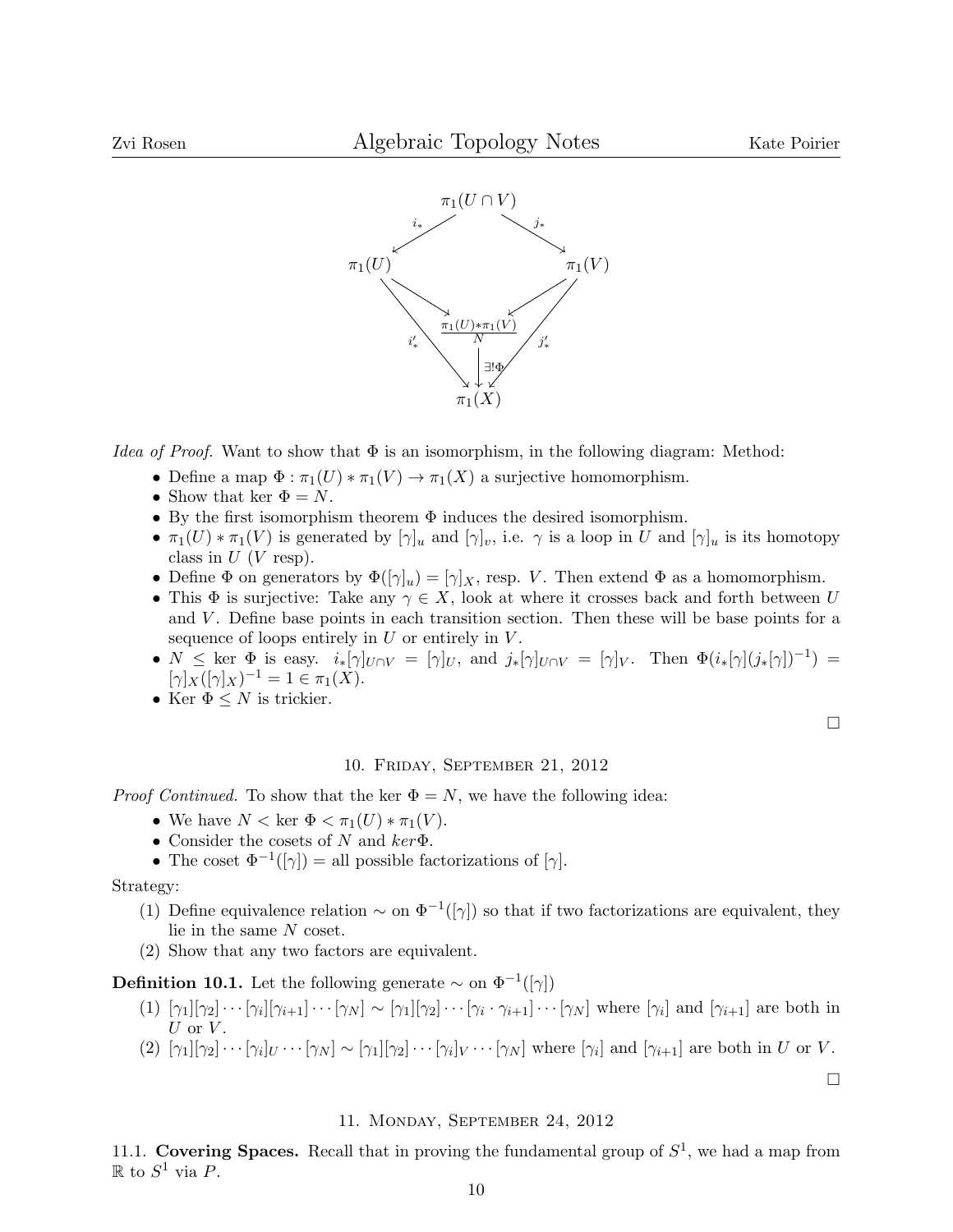

Figure 3. Examples of Covering Spaces

We used covering spaces and covering maps to compute  $\pi_1(S^1, 1)$  and  $\pi_1(S^1 \vee S^1, *)$  in another example.

**Definition 11.1.** Let X be a topological space. A covering space for X is a space  $\tilde{X}$ , together with a covering map  $p : \tilde{X} \to X$  such that  $\forall x \in X$  there is a neighborhood  $U_x$  of x such that  $p^{-1}(U_x)$  is homeomorphic to  $U_x \times S$ , where S is some discrete set.

In other words, there is a finite set of pre-image neighborhoods. (If  $S = F$ , some topological space, see "fiber bundle.")



FIGURE 4. Examples (1) and (2) of covers of the circle.

In Example (2), the map sends z to  $z<sup>n</sup>$ , where n is the number of pre-image neighborhoods. In Example (3), the map sends z on the boundary of the Möbius strip to  $z^2$ .

Exercise 11.2. If  $p : \tilde{X} \to X$  and  $p' : \tilde{X}' \to X'$  are two covering spaces then so is  $p \times p' : \tilde{X} \times \tilde{X}'$ .

**Corollary 11.3.** Since  $\mathbb{R}$  is a covering space of  $S^1$ ,  $\mathbb{R}^2 = \mathbb{R} \times \mathbb{R}$  is also a cover of  $S^1 \times S^1 = T^2$ .

Recall:

**Definition 11.4.** The map  $p : \tilde{X} \to X$  satisfies the homotopy lifting property if for all Y, and for all maps  $F: Y \times I \to X$  and for all lifts  $\tilde{f}_0: Y \to \tilde{X}$  of  $f_0 := F(\bullet, 0): Y \to X$ , there exists a unique lift  $\tilde{F}: Y \times I \to \tilde{X}$  of F that completes the diagram in Figure 6.

Recall:

(1) If  $Y = \{pt\}$ . This is called the path lifting property.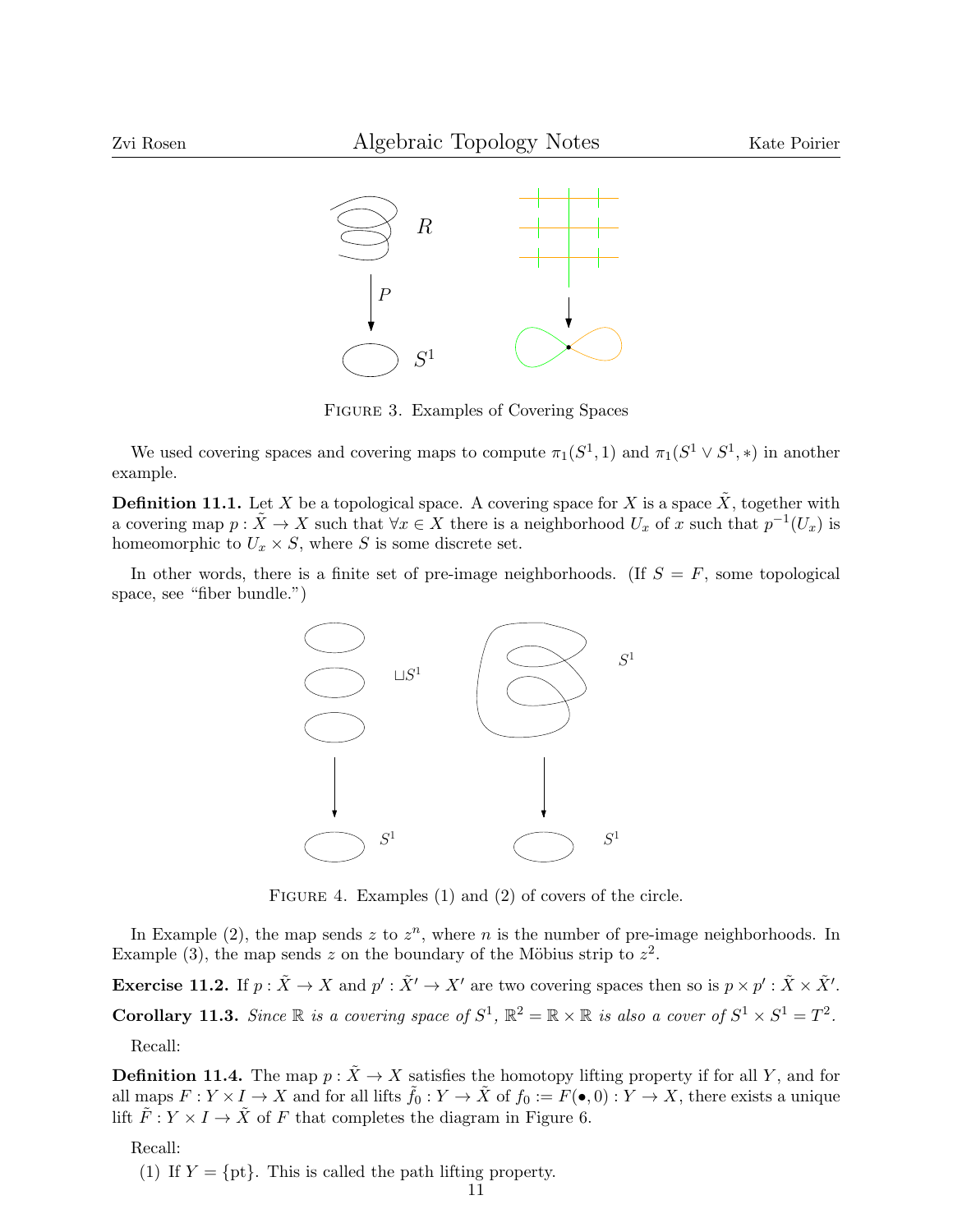

FIGURE 5. Examples (3) and (4) of covering spaces.



Figure 6. Homotopy Lifting Property

(2) If  $Y = I$ , we called this the "homotopy of paths" – lifting property.

We used these two to prove that  $\pi_1(S^1, 1) \cong \mathbb{Z}$ .

This was okay because the first map in Figure 3 is a covering space.

Proposition 11.5. Covering spaces and covering maps satisfy the homotopy lifting property.

We will prove that covering spaces satisfy the path lifting property in Figure 7.



FIGURE 7. Path Lifting Property

Intuition: the neighborhood of our base point has multiple pre-images. We choose one of them: by definition, the neighborhood we have chosen is homeomorphic to the neighborhood in the image, so we can "invert" the map into this neighborhood, and get the pre-image of the path in the image space.

We observe that  $\bigcup_{x\in \text{Im }\gamma} \gamma^{-1}(U_x)$  covers I.

I is compact, therefore there is a finite subcover to any cover. So there is a partition of I into  $\cup_{i=1}^N I_i$  such that  $\gamma(I_1)$  lies in one of the  $U_x$ 's.

Consider the component  $V_{\tilde{\gamma}(0)}$  of  $p^{-1}(U_{\gamma(0)})$  containing  $\tilde{\gamma}(0)$ .

$$
p|_{V_{\tilde{\gamma}(0)}} : V_{\tilde{\gamma}(0)} \to U_{\gamma(0)}.
$$

Lift  $\gamma|_{I_1}$  by  $\tilde{\gamma}|_{I_1} = p^{-1} \circ \gamma|_{I_1}$ . Proceed analogously.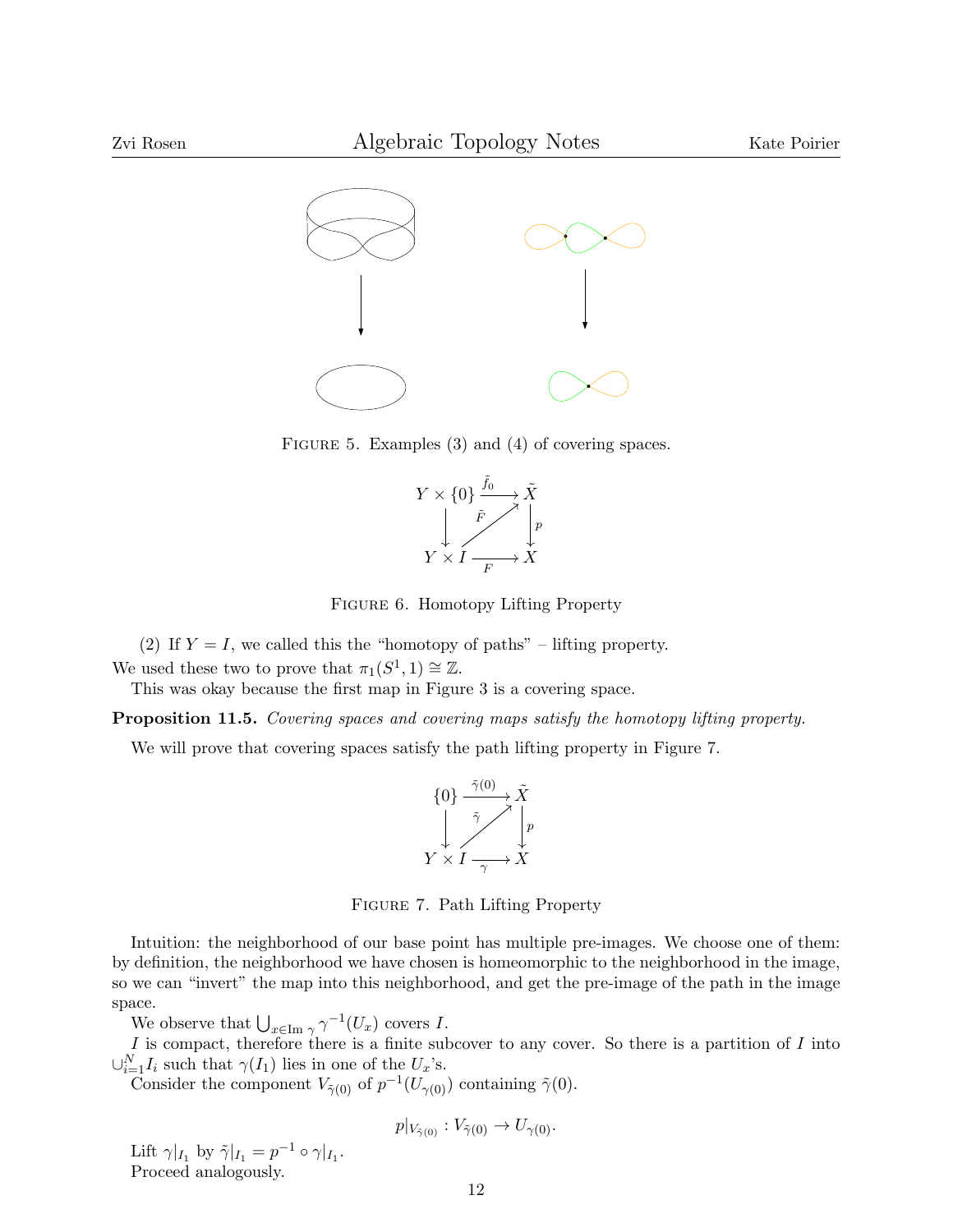**Exercise 11.6.** (1) Check that the definition of  $\tilde{\gamma}$  doesn't change if you choose another finite sub cover of I and partition.

(2) The "same" method works to prove the general homotopy lifting property for covering spaces.

## 12. Friday, October 5, 2012

[Three classes missed, for seminar and the holiday of Sukkot.]

Today, we are finishing up covering spaces, and discussing deck transformations (see Hatcher).

**Example 12.1.** Consider the covering space  $\mathbb{R} \times \mathbb{R} \to S^1 \times S^1 = T^2$ . The fundamental group  $\pi_1(T^2, x_0) = \mathbb{Z} \oplus \mathbb{Z} = \langle a, b | [a, b] \rangle$ , where a and b are the generating cycles.

Specifically  $\pi_1(T^2, x_0)$  acts on  $\mathbb{R}^2$  by a, b, which send  $x \mapsto x + m\tilde{a} + n\tilde{b}$ . In words, generator [a] of  $\pi_1(T^2, x_0)$  acts by translation by  $\tilde{a}$ .

{ isomorphism classes of covering spaces }  $\Leftrightarrow$  { subgroups of  $\pi_1(X, x_0)$ }

**Definition 12.2.** The (isomorphism class of) simply connected cover(s) is called the "universal cover of X."

A simply connected cover is unique up to isomorphism and the path-space construction of  $\tilde{X}$ gives us a model for the universal cover.

12.1. **Homology Cartoon.** We want to generalize  $\pi_1$  to higher dimensions.

**Example 12.3** (Higher Homotopy Groups). Consider  $I^n = [0,1]^n$ . Let  $\pi_n(X, x_0) =$  set of homotopy class of  $(I^n, \partial I^n) \to (X, x_0)$ .

 $n = 0$ .  $I^0 = \{ \text{ pt } \},$  and  $\partial I^0 = \emptyset$ . Therefore,  $\pi_0(X, x_0) = \text{set of path components of } X$ .

 $n \geq 1$ . We introduce a group operation (the analogue of concatenation of loops):

$$
(f+g)(s_1,\ldots,s_n) = \begin{cases} f(2s_1,s_2,\ldots,s_n) & s_1 \in [0,1/2] \\ g(2s-1,s_2,\ldots,s_n) & s_1 \in [1/2,1] \end{cases}.
$$

This is well-defined on homotopy classes.



Figure 8. Higher Homotopy Concatenation.

In fact,  $\pi_n(X, x_0)$  for  $n \geq 2$  is abelian. See Figure 9 for a visual proof.

**Theorem 12.4** (Whitehead's Theorem). Let X, Y be connected CW complexes. Let  $f: X \rightarrow Y$ be a continuous map such that  $f_* : \pi_n(X) \to \pi_n(Y)$  is an isomorphism for all n. (i.e. f is a weak homotopy), then f is a homotopy equivalence.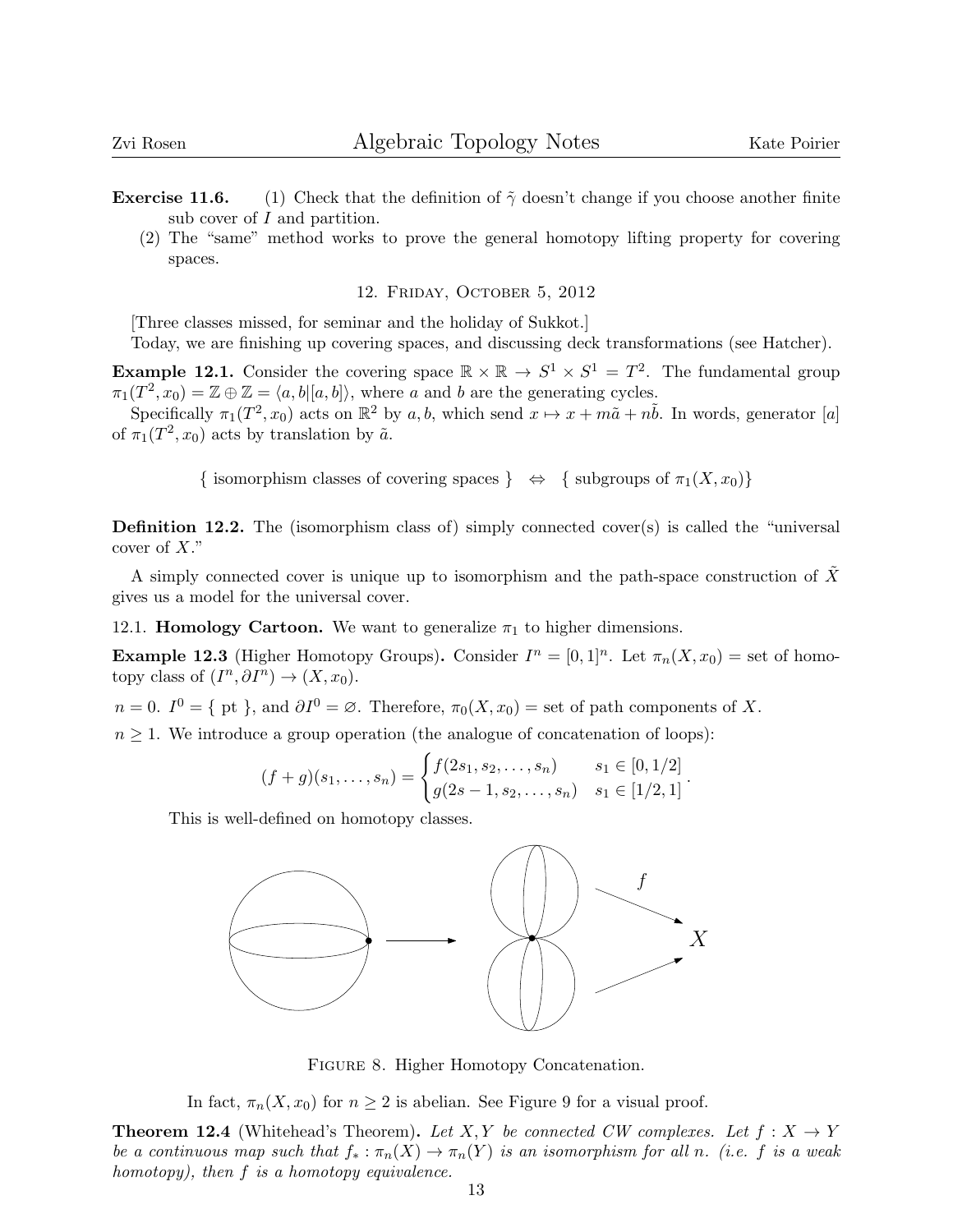

Figure 9. Visual Proof that Higher Homotopy Groups are Abelian.

**Problem:**  $\pi_n$  are notoriously hard to compute, even for simple spaces. (Covered in Math 215B).

Another idea: (Co)Bordism. For  $\pi_n$ ,  $S^n$  is a manifold. Homotopy of  $S^n \to X$  is  $S^n \times I \to X$ .  $S^n \times I$  is an  $n + 1$ -dimensional manifold with boundary.

We generalize by replacing  $S<sup>n</sup>$  with  $M<sup>n</sup>$  an n-dimensional manifold, and  $W<sup>n+1</sup>$  is  $n+1$ -dimensional manifold with boundary.

Two *n*-dimensional manifolds  $M_1$  and  $M_2$  are (co)bordant if  $\exists W^{n+1}$  such that

$$
\partial W^{n+1} = M_1^n \sqcup M_2^n.
$$

**Example 12.5.** The pair of pants is the cobordism of two copies of  $S^1$  and one copy of  $S^1$ . A hemisphere is a cobordism of  $S^1$  and  $\varnothing$ .

13. Monday, October 15, 2012

**Definition 13.1.** A *homology theory* is a (covariant) functor

(pairs of topological spaces 
$$
A \subset X
$$
)  $\rightarrow$  (graded Abelian groups)

satisfying four "Eilenberg-Steenrod" axioms.

(0) (Dimension)

$$
H_*(\text{point}) = \begin{cases} \text{``coefficients''} \in \mathbb{Z} & * = 0. \\ 0 & * \neq 0. \end{cases}
$$

- (1) (Homotopy) Let f, g be homotopic maps from  $(X, A) \rightarrow (Y, B)$ . Then,  $H_*(f) = H_*(g)$  as maps from  $H_*(X, A) \to H_*(Y, B)$ .
- (2) (Exactness) There exists a map  $\delta$  such that the inclusion  $i : A \to X$  induces a long exact sequence:

$$
H_{i+1}(A) \longrightarrow H_{i+1}(X) \longrightarrow H_{i+1}(X, A) \longrightarrow
$$
  
\n
$$
\longrightarrow H_i(A) \longrightarrow H_i(X) \longrightarrow H_i(X, A) \longrightarrow
$$
  
\n
$$
\longleftarrow
$$
  
\n...

(3) (Excision) If  $Z \subset A \subset X$  and  $\overline{Z} \subset \text{int}(A)$ , then  $i : (X - Z, A - Z) \hookrightarrow (X, A)$  induces an isomorphism  $H_*(i): H_*(X-Z, A-Z) \stackrel{\sim}{\to} H_*(X, A).$ 

Theorem 13.2 (Eilenberg-Steenrod). There is only one homology theory.

**Definition 13.3.** An *exotic homology theory* is a functor satisfying  $(1),(2),(3)$ .

Definition 13.4. A functor is covariant if it preserves the directions of arrows. A functor is contravariant if it reverses directions of arrows.

**Definition 13.5.** A contravariant functor satisfying versions of  $(0)$ ,  $(1)$ ,  $(2)$ , and  $(3)$  is called a cohomology theory.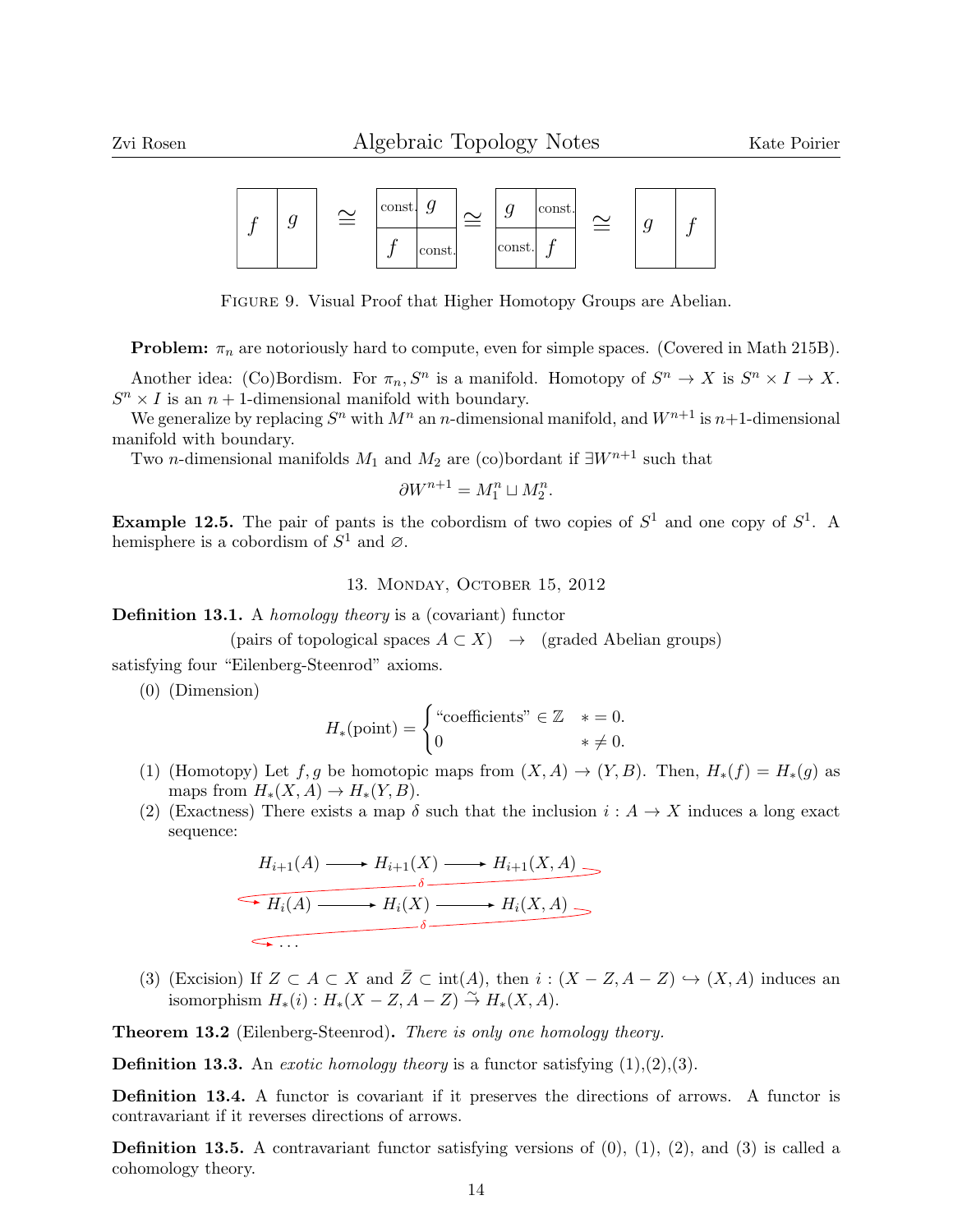## 13.1. Simplicial Homology of Simplicial Complexes.

**Definition 13.6.** An *n*-dimensional simplex  $[v_0, \ldots, v_n]$  is the convex hull of  $n + 1$  ordered points  $v_0, \ldots, v_n$  in  $\mathbb{R}^m$  that do not lie in an affine subspace of dim  $\lt n$ .

**Definition 13.7.** The *standard n-simplex*  $\Delta^n$  is the convex hull of the endpoints of the standard basis vectors in  $\mathbb{R}^{n+1}$ :

$$
(1,0,\ldots,0),\ldots,(0,\ldots,0,1).
$$

In "barycentric coordinates",

$$
\Delta^n = \{(t_0, \ldots, t_n) : \sum t_i = 1, 0 \le t_i \le 1.
$$

**Example 13.8.**  $\Delta^0 \subset \mathbb{R}^1$  is a point.  $\Delta^1 \subset \mathbb{R}^2$  is a line segment.  $\Delta^2 \subset \mathbb{R}^3$  is a triangle.

**Remark 13.9.** There exists a canonical linear homeomorphism from any *n*-simplex to  $\Delta^n$ .

**Remark 13.10.** Sometimes we only care about the combinatorial structure of an  $n$ -simplex, i.e. the vertices. Other times we'll care about the underlying space.

**Definition 13.11.** A face of  $[v_0, \ldots, v_n]$  is the sub simplex given by any (nonempty) (ordered) subset of the  $v_i$ .

**Remark 13.12.** Sometimes empty is okay. Hatcher only uses the  $n - 1$  dimensional faces.

Example 13.13. Consider the 3-simplex. [123] is a 2-dimensional face of the 3-simplex [0123]. [23] is a 1-dimensional face of [0123].

### 14. Wednesday, October 17, 2012

14.1. Simplicial Complexes. Roughly, a simplicial complex is a space formed from a collection of simplifies identified along faces.

**Definition 14.1.** A simplicial complex K is a collection of simplifies in  $\mathbb{R}^n$  such that

- (1)  $K$  is closed under taking faces.
- (2) Simplices intersect only in faces.

**Remark 14.2.** A space may have a number of simplicial decompositions. For example,  $\Delta^2$  can be divided using barycentric subdivision.



FIGURE 10. Barycentric Subdivision of the 2-simplex.

Remark 14.3. There is a purely combinatorial definition - the *abstract simplicial complex*: A (nonempty) collection of subsets of  $\{1, \ldots, n\}$  which is closed under taking subsets.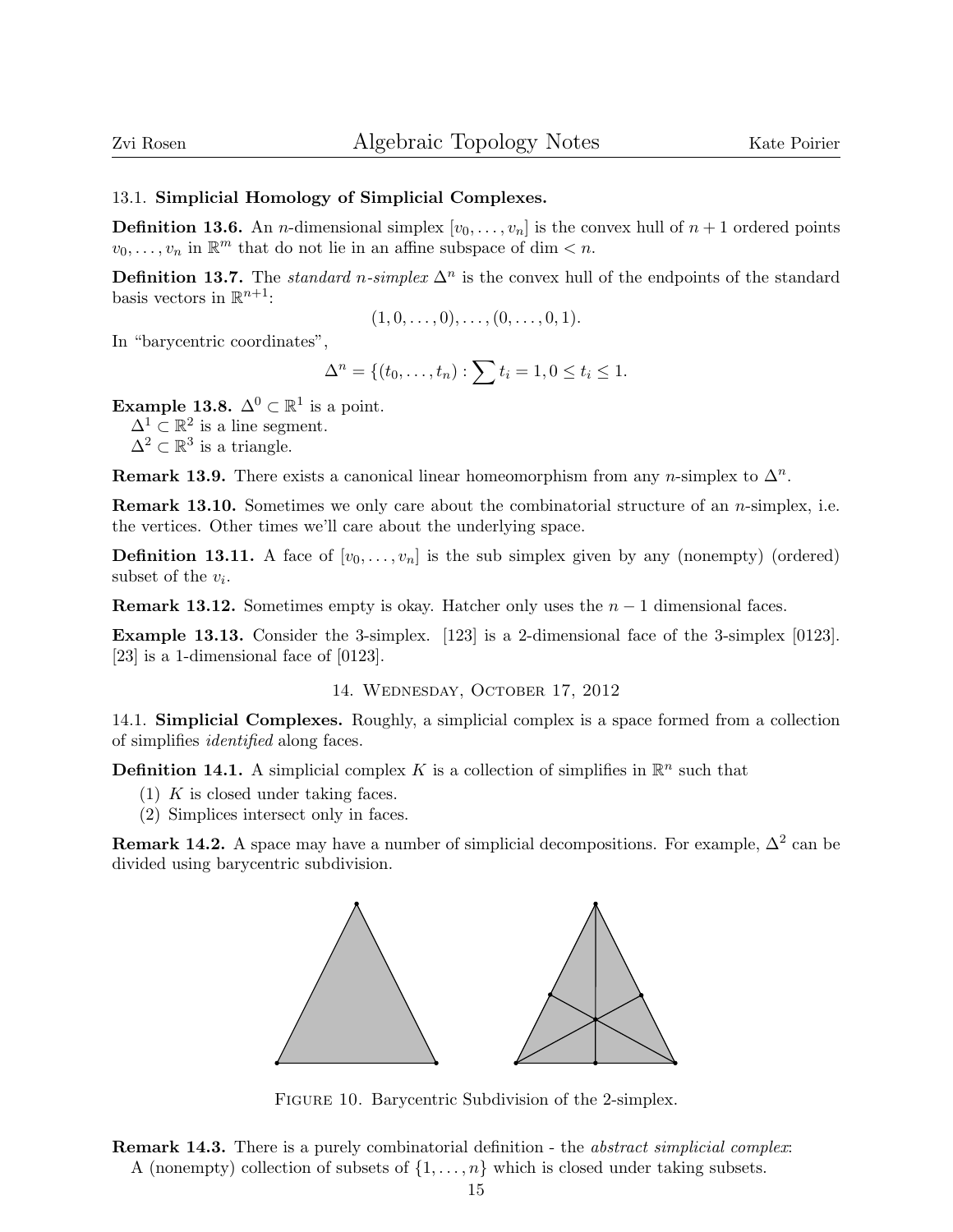Remark 14.4. In a simplicial complex (as defined), a simplex is completely determined by its vertices.

Hatcher uses a more general notion:  $\Delta$ -complexes where faces of simplices may be identified.

Example 14.5. Spaces which are  $\Delta$ -complexes, but not simplicial complexes:

- A vertex with a loop.
- A triangle with two edges identified, i.e. a cone.
- A pair of triangles with the same set of vertices, embedded in a cone.

14.2. Simplicial Homology of a Simplicial Complex. Let K be a  $\Delta$ -complex.

**Definition 14.6.** The  $\Delta$ -chain complex of K,

$$
C^\Delta_*(K),\partial)
$$

is given by:

- $C_n^{\Delta}(K)$  is the free abelian group generated by the *n*-simplices of K.
- $\partial: C_n^{\Delta}(K) \to C_{n-1}^{\Delta}(K)$  is defined on generators  $[v_0, \ldots, v_n]$  by

$$
\partial_n[v_0, \ldots, v_n] = \sum_{i=0}^n (-1)^i [v_0, v_1, \ldots, \hat{v_i}, \ldots, v_n].
$$

i.e.  $\partial$  is given by taking a signed sum of codimension 1 faces.

## Lemma 14.7.

$$
(\partial_{n-1}\circ\partial_n)=0.
$$

Proof.

.

$$
(\partial_{n-1} \circ \partial_n)[v_0, \dots, v_n] = \partial_{n-1} \left( \sum_{i=0}^n (-1)^i [v_0, v_1, \dots, \hat{v}_i, \dots, v_n] \right).
$$
  
= 
$$
\sum_{i=0}^n (-1)^i \partial_{n-1} ([v_0, v_1, \dots, \hat{v}_i, \dots, v_n])
$$
  
= 
$$
\sum_{j
$$

 $\Box$ 

## 15. Friday, October 19, 2012

Recall:

- Simplicial chains of a  $\Delta$ -complex  $K: (C_*^{\Delta}(K), \partial)$ .
- $C_n^{\Delta}(K)$  = the free abelian group generated by the *n*-simplices of K.
- $\partial_n: C_n^{\Delta} \to C_{n-1}^{\Delta}(K)$ , acting like  $\partial_n[v_0, \ldots, v_n] = \sum (-1)^i [v_0, \ldots, \hat{v}_i, \ldots, v_n]$ .

Recall: "Definition": A  $\Delta$ -complex K is a space |K| together with maps  $\sigma_{\alpha} : \Delta^n \to |K|$  such that

- (1)  $\sigma_{\alpha}|_{\text{int}(\Delta^n)}$  is injective and each point of |K| is in exactly one "open simplex."
- (2)  $\sigma_{\alpha}|_{\text{face of }\Delta^n}$  is one of the  $\sigma_{\beta}$ .
- (3)  $A \subset |K|$  is open if and only if  $\sigma_{\alpha}^{-1}(A)$  is open in  $\Delta^{n} \forall \alpha$ .

In this setting, the  $\sigma_{\alpha}: \Delta^n \to |K|$  generate  $C_n^{\Delta}(K)$  and

$$
\partial_n(\sigma^n_{\alpha}) = \sum (-1)^i \sigma_{\alpha}|_{[v_0,\ldots,\hat{v_i},\ldots,v_n]}.
$$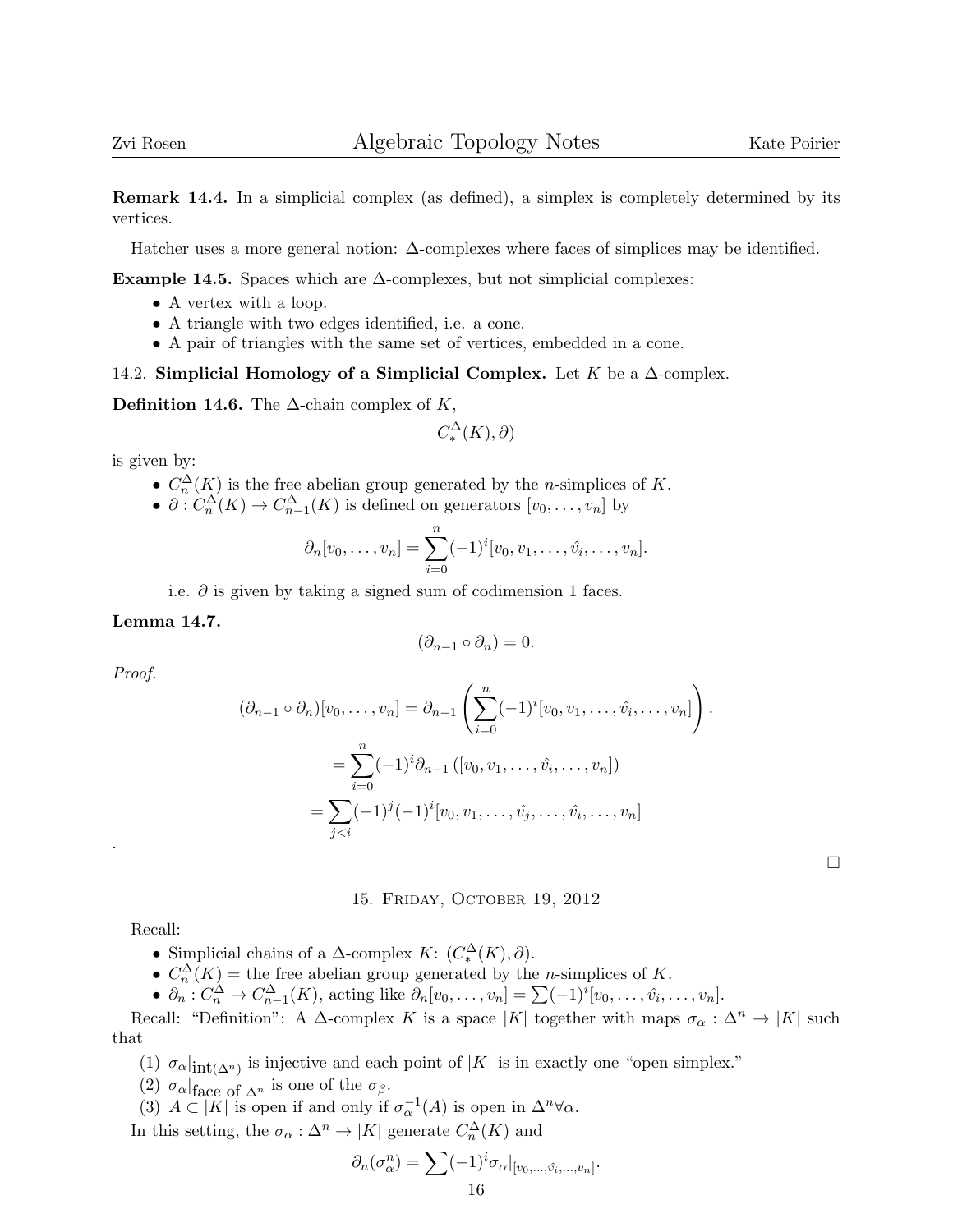## Definition 15.1.

$$
H_*^\Delta(K):=H_*(C_*^\Delta(K),\partial)
$$

is the simplicial homology of  $K$ .

Example 15.2. Let  $K = pt$ .

$$
C_*(\text{pt}) = \cdots \to 0 \stackrel{\partial_1}{\to} \mathbb{Z} \stackrel{\partial_0}{\to} 0.
$$

All  $\partial_i$  are 0.  $H_0^{\Delta}(\text{pt}) = \ker \partial_0 / \text{Im } \partial_1 = \mathbb{Z}/0 = \mathbb{Z}$ . So  $H_*^{\Delta}(\text{pt}) = \begin{cases} \mathbb{Z} & * = 0 \\ 0 & * > 0 \end{cases}$  $0 * > 0$ 

**Example 15.3.** Let  $K =$  the 2-simplex. The faces are:

0 
$$
[v_0], [v_1], [v_2]
$$
  
\n1  $[v_0, v_1], [v_0, v_2], [v_1, v_2]$   
\n2  $[v_0, v_1, v_2]$   
\n $n(n > 2)$   $\varnothing$ 

We know already that  $C_n^{\Delta}(K) = 0$ , for  $n > 2 \Rightarrow H_n^{\Delta}(K) = 0$ , for  $n > 2$ .

$$
\partial_2[v_0, v_1, v_2] = [v_1, v_2] - [v_0, v_2] + [v_0, v_1] \neq 0. \Rightarrow \partial_2 = \begin{pmatrix} 1 \\ -1 \\ 1 \end{pmatrix}
$$

$$
\partial_1[v_0, v_1] = [v_1] - [v_0]. \qquad \partial_1[v_0, v_2] = [v_2] - [v_0]. \qquad \partial_1[v_1, v_2] = [v_2] - [v_1].
$$

$$
\Rightarrow \partial_1 = \begin{pmatrix} -1 & -1 & 0 \\ 1 & 0 & -1 \\ 0 & 1 & 1 \end{pmatrix}
$$

Now to compute homology groups:

$$
H_2^{\Delta}(K) = \ker \partial_2 / \mathrm{Im} \ \partial_3 = 0/0 = 0.
$$

$$
H_1^{\Delta}(K) = \ker \partial_1 / \text{Im } \partial_2 = \langle [v_1, v_2] - [v_0, v_2] + [v_0, v_1] \rangle / \langle [v_1, v_2] - [v_0, v_2] + [v_0, v_1] \rangle = 0.
$$
  
\n
$$
H_0^{\Delta}(K) = \ker \partial_0 / \text{Im } \partial_1 = \langle [v_0], [v_1], [v_2] \rangle / \langle [v_1] - [v_0], [v_2] - [v_0] \rangle
$$
  
\n
$$
= \langle [v_0], [v_1] - [v_0], [v_2] - [v_0] \rangle / \langle [v_1] - [v_0], [v_2] - [v_0] \rangle = \langle [v_0] \rangle \cong \mathbb{Z}.
$$

Therefore,

$$
H_*^{\Delta}(K) = \begin{cases} \mathbb{Z} & * = 0\\ 0 & * \neq 0 \end{cases}
$$

.

.

Example 15.4. Consider the torus as a  $\Delta$ -complex as in Figure 11.

$$
C_*^{\Delta}(T) = \cdots \to 0 \stackrel{\partial_3}{\to} \mathbb{Z}_A \oplus \mathbb{Z}_B \stackrel{\partial_2}{\to} \mathbb{Z}_a \oplus \mathbb{Z}_b \oplus \mathbb{Z}_c \stackrel{\partial_1}{\to} \mathbb{Z}_v \stackrel{\partial_0}{\to} 0.
$$

 $\partial_2(A) = a - c + b, \partial_2(B) = b - c + a \Rightarrow \ker \partial_2 = \langle A - B \rangle$ , Im  $\partial_2 = \langle a + b - c \rangle$ .

$$
H_*^{\Delta}(T) = \begin{cases} \mathbb{Z} & * = 0 \\ \mathbb{Z} \oplus \mathbb{Z} & * = 1 \\ \mathbb{Z} & * = 2 \\ 0 & * > 2, * < 0 \end{cases}
$$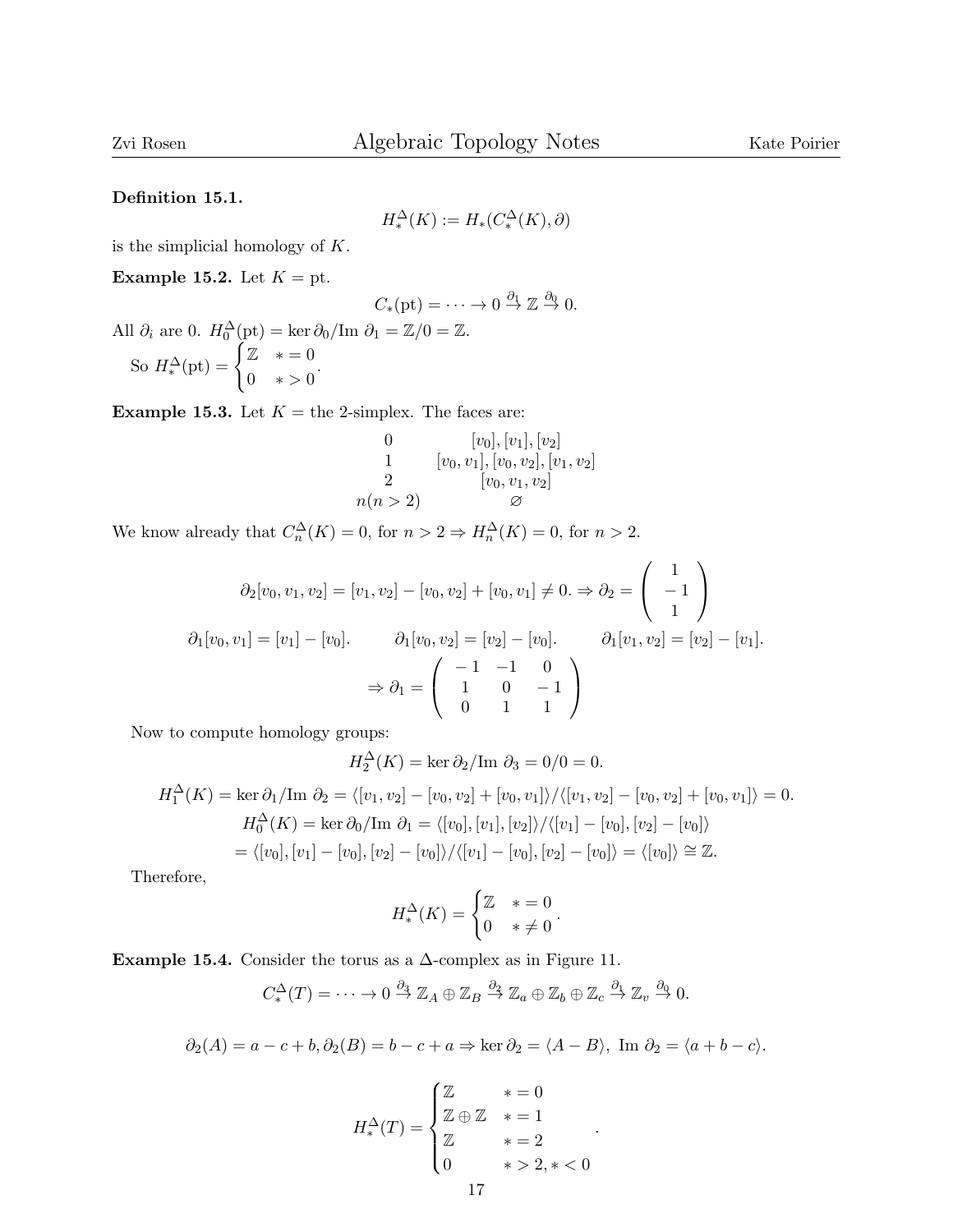

Figure 11. Delta Complex for the Torus.

## 16. Monday, October 22, 2012

Recall: Simplicial homology of a ∆-complex–

• 
$$
H^{\Delta}_{*}(K) := H_{*}(C^{\Delta}_{*}(K), \partial).
$$
  
\n•  $H^{\Delta}_{*}(\text{pt}) = \begin{cases} \mathbb{Z} & * = 0 \\ 0 & * \neq 0 \end{cases}.$   
\n•  $H^{\Delta}_{*}(T) = \begin{cases} \mathbb{Z} & * = 0 \\ \mathbb{Z} \oplus \mathbb{Z} & * = 1 \\ \mathbb{Z} & * = 2 \\ 0 & * > 2, * < 0. \end{cases}.$ 

**Remark 16.1.** Note that  $H_1$  is the abelianization of  $\pi_1$ . (The homology groups have to be abelian.)

Question 16.2.  $\Lambda^{\Delta}(K)$  depend on the  $\Delta$ -decomposition of |K|?

(2) What about homology for a general topological space  $X$ ?

16.1. Singular Homology of a Space  $X$ . Program:

- (1) Build a complex  $S(X)$  from X, called the "singular complex."
- (2) Define  $C_*(X) := C_*^{\Delta}(S(X))$ , the "simplicial chain complex."
- (3) Define  $H_*(X) := H_*(C_*(X)) = H_*^{\Delta}(S(X))$ , "singular homology."

**Definition 16.3.**  $S(X)$  has one *n*-simplex for each continuous map

$$
\sigma: \Delta^n \to X \qquad \text{("singular simplex of } X\text{)}.
$$

The  $(n-1)$ -faces of  $\sigma$  are given by

$$
\sigma|_{[v_0,\ldots,\hat{v_i},\ldots,v_n]} : \Delta^{n-1} \to X.
$$

Equivalently, we can start by saying:

**Definition 16.4.**  $C_*(X)$  is generated by all continuous  $\sigma^n : \Delta^n \to X$ .  $\partial$  is defined on the generators by

$$
\partial(\sigma^n) = \sum_{i=0}^n (-1)^i \sigma^n |_{[v_1,\ldots,\hat{v_i},\ldots,v_n]}.
$$

**Example 16.5.** Let X be a point. There is one continuous map  $\sigma^n$ :  $\Delta^n \to X$  for each n. Therefore,  $S(X)$  has one simplex in each dimension.

$$
\Rightarrow C_*(X) = \cdots \to \mathbb{Z} \to \mathbb{Z} \to \mathbb{Z} \to 0 \to \cdots.
$$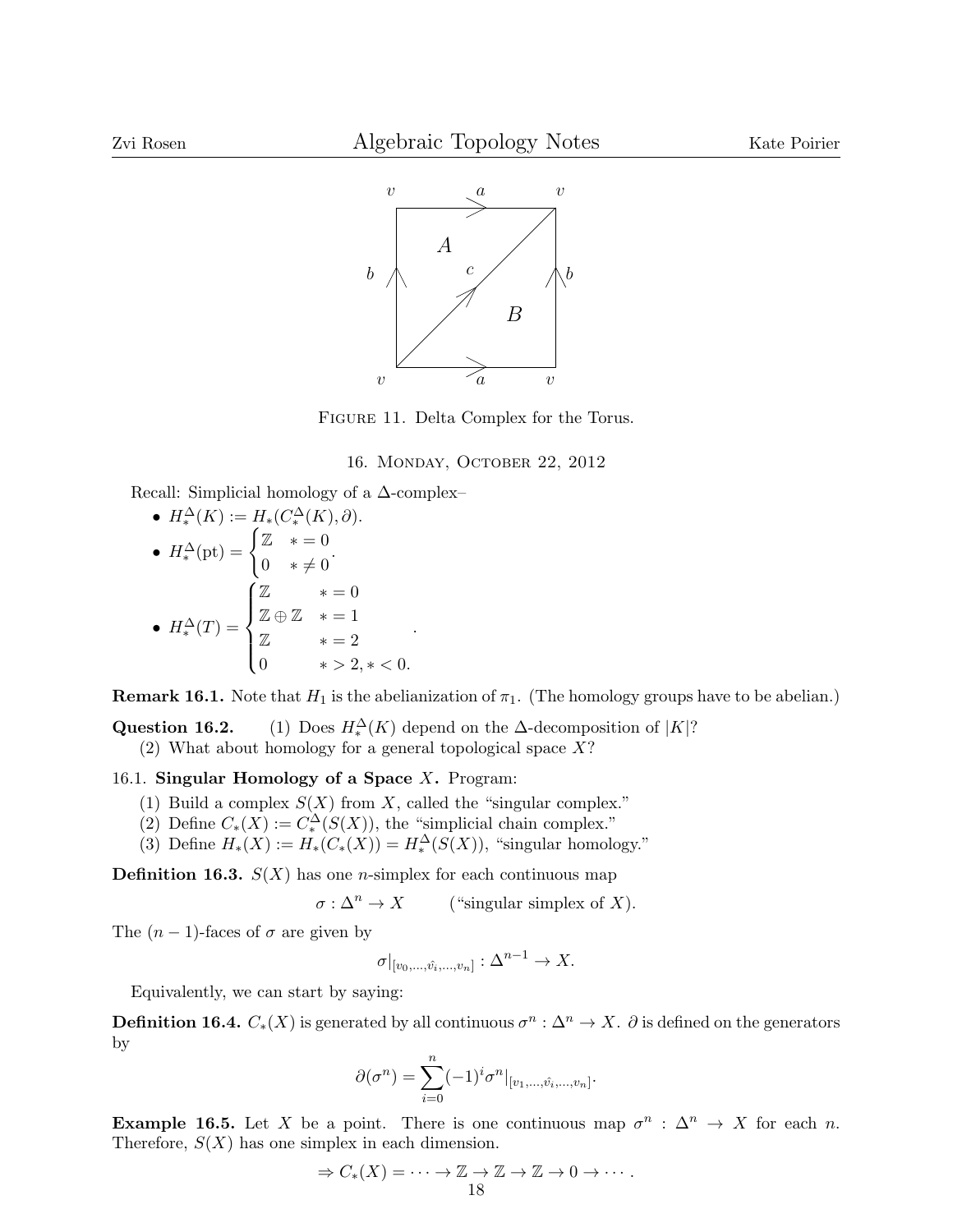What is the differential?

$$
\partial(\sigma^n) = \sum (-1)^i \sigma^n |_{[..., \hat{v_i},...]} = \sum (-1)^i \sigma^{n-1} = \begin{cases} 0 & n \text{ odd} \\ \sigma^{n-1} & n \text{ even } > 0 \\ 0 & n = 0 \end{cases}
$$
  
\n
$$
\ker \partial_n = \begin{cases} \mathbb{Z} & n \text{ odd} \\ 0 & n \text{ even } > 0 \\ \mathbb{Z} & n = 0 \end{cases}
$$
  
\n
$$
\operatorname{Im} \partial_{n+1} = \begin{cases} \mathbb{Z} & n \text{ odd} \\ 0 & n \text{ even } > 0 \\ 0 & n = 0 \end{cases}
$$
  
\n
$$
\Rightarrow H_n(\text{pt}) = \begin{cases} \mathbb{Z}/\mathbb{Z} = 0 & n \text{ odd} \\ 0/0 = 0 & n \text{ even } > 0 \\ \mathbb{Z}/0 = \mathbb{Z} & n = 0 \end{cases}
$$

# 16.2. Relative Homology / Chains.

**Definition 16.6.** If  $f : X \to Y$  is a continuous map, then we define  $f_{\#} : C_*(X) \to C_*(Y)$  with  $(\sigma : \Delta^n \to X) \mapsto (f \circ \sigma : \Delta^n \to Y).$ 

Exercise 16.7. Check that  $f_{#}$  is a chain map, i.e. it commutes with  $\partial$ .

Denote the map induced by  $f_{\#}$  on the homology groups by

$$
f_*: H_*(X) \to H_*(Y).
$$

**Definition 16.8.** Let  $i : A \hookrightarrow X$  be a subspace. Then  $i_{\#} : C_*(A) \hookrightarrow C_*(X)$  is an injection. Denote the quotient  $C_*(X)/C_*(A)$  by  $C_*(X,A)$ .

17. Friday, October 26, 2012

Recall:

$$
H_*:
$$
 { Pairs of Top. Spaces  $(X, A), A \subset X.$ }  $\rightarrow$  graded abelian groups.

satisfying

(0) (Dimension)

$$
H_*(\text{point}) = \begin{cases} \text{``coefficients''} \in \mathbb{Z} & * = 0. \\ 0 & * \neq 0. \end{cases}
$$

- (1) (Homotopy) Let f, g be homotopic maps from  $(X, A) \to (Y, B)$ . Then,  $H_*(f) = H_*(g)$  as maps from  $H_*(X, A) \to H_*(Y, B)$ .
- (2) (Exactness) There exists a map  $\delta$  such that the inclusion  $i : A \to X$  induces a long exact sequence:

$$
H_{i+1}(A) \longrightarrow H_{i+1}(X) \longrightarrow H_{i+1}(X, A) \longrightarrow
$$
  
\n
$$
\xrightarrow{\delta} H_i(A) \longrightarrow H_i(X) \longrightarrow H_i(X, A) \longrightarrow
$$
  
\n
$$
\xrightarrow{\delta} H_i(X, A) \longrightarrow
$$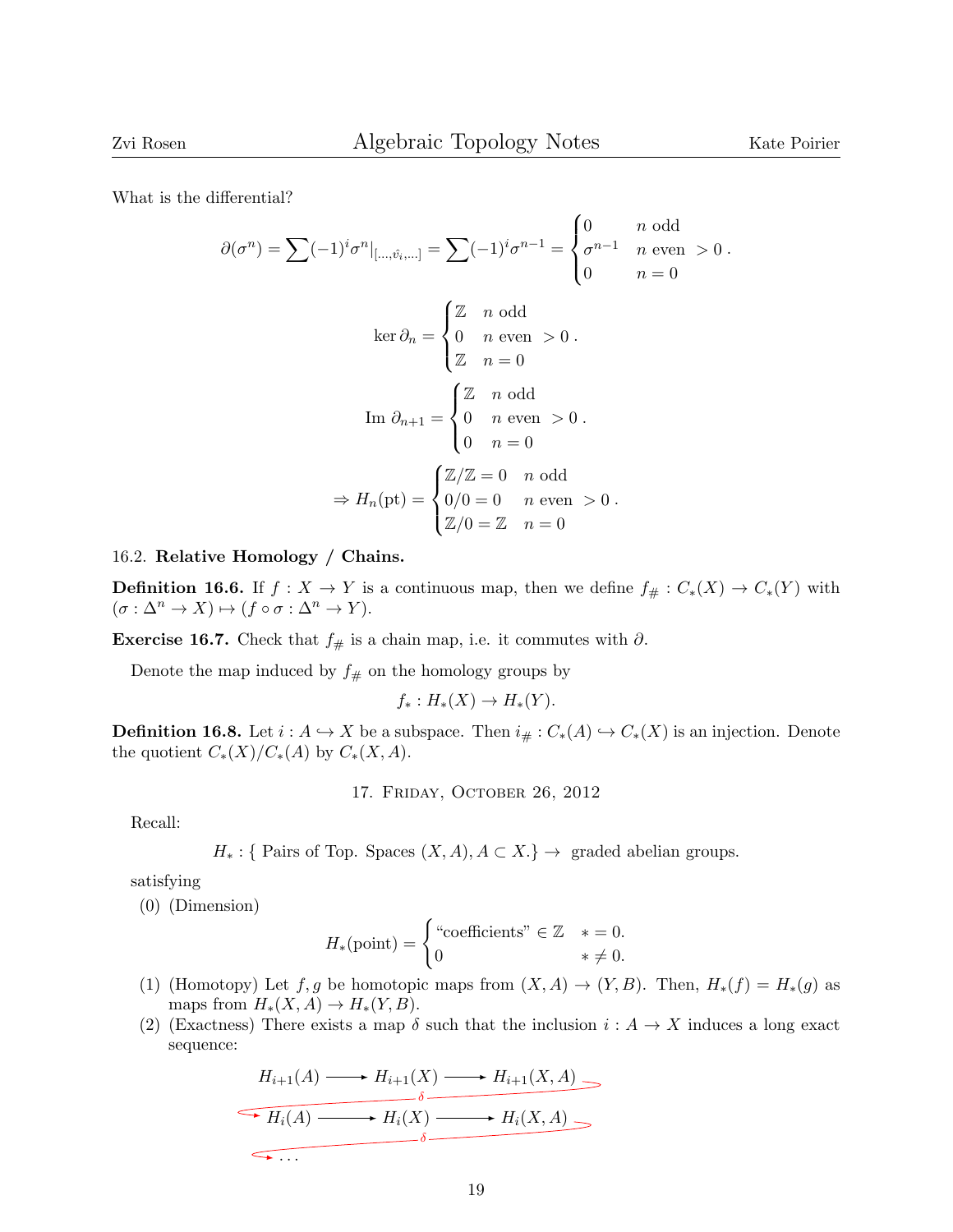(3) Excision Theorem/ Axiom:

Let  $Z \subset A \subset X$  be a subspace such that  $\bar{Z} \subset \text{int}(A)$ . Then,

$$
(X - Z, A - Z) \stackrel{i}{\hookrightarrow} (X, A)
$$

induces an isomorphism:

$$
H_*(X-Z,A-Z)\stackrel{i_*}{\hookrightarrow} H_*(X,A)
$$

Proof. The proof is in two steps:

**Definition 17.1.** Let  $\mathcal U$  be a collection of sets whose interiors cover  $X$ .

Let  $C_n^{\mathcal{U}}(X) \subset C_n(X)$  be generated by  $\sigma : \Delta^n \to U_i$ , for  $U_i \in \mathcal{U}$ . Call those  $\mathcal{U}$ -small chains.

Easy Claim 1:

$$
\partial: C_n^{\mathcal{U}}(X) \to C_{n-1}^{\mathcal{U}}(X).
$$

so  $(C^{\mathcal{U}}_*(X), \partial)$  is a chain complex with homology  $H_*^{\mathcal{U}}(X)$ . Easy Claim 2:

$$
C_*^{\mathcal{U}}(X) \stackrel{\mathcal{I}}{\to} C_*(X).
$$

is a chain map by inclusion  $\sigma \mapsto \sigma$ .

### Proposition 17.2.

$$
C_*^{\mathcal{U}}(X) \stackrel{\mathcal{I}}{\to} C_*(X)
$$

is a quasi-isomorphism, i.e. it induces an isomorphism

$$
\mathcal{I}_*: H^{\mathcal{U}}_*(X) \overset{\sim}{\to} H_*(X).
$$

A picture of the previous proof is given in Figure 12. This allows us to get pieces of a subspace



Figure 12. Iterated Barycentric Subdivision.

small enough so that each piece fits in an open set in the cover.

Why does the proposition prove the theorem?

Let  $\mathcal{U} = \{A, X - Z\}$ . Write:  $C^{\mathcal{U}}_*(X) = C_*(A) + C_*(X - Z)$ , i.e. the subgroup of  $C_*(X)$  generated by  $C_*(A)$  and  $C_*(X - Z)$ .

**Definition 17.3.**  $C_*^{\mathcal{U}}(X, A)$  is defined as  $C_*^{\mathcal{U}}(X)/C_*^{\mathcal{U}}(A)$ .

Consider the maps

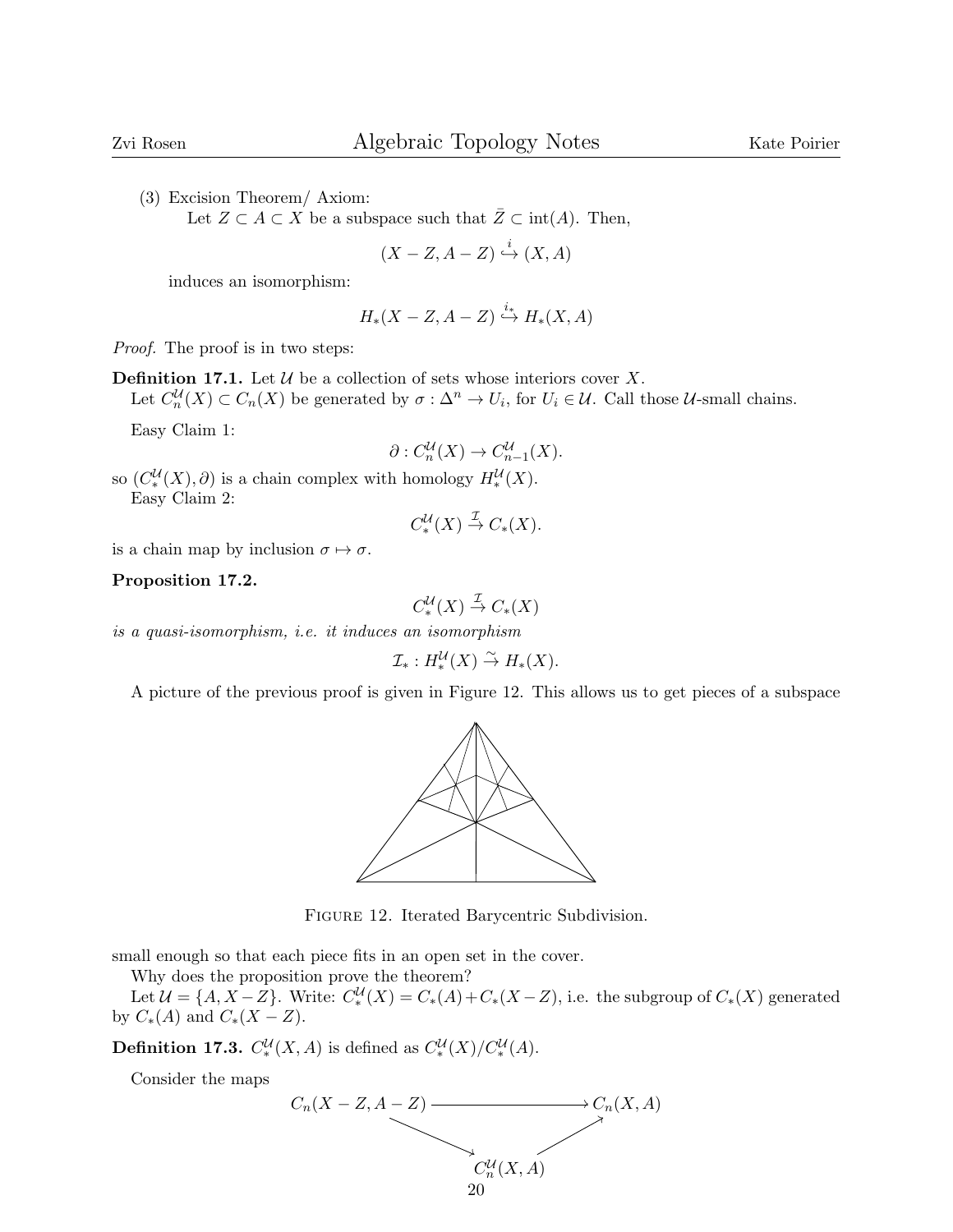The left map is induced by inclusion. The right map is quasi-isomorphism by the proposition. We want to show that the top map is a quasi-isomorphism.

$$
C_n(X - Z, A - Z) = C_n(X - Z)/C_n(A - Z) = C_n(X - Z)/(C_n(X - Z) \cap C_n(A).
$$
  
\n
$$
C_n^{\mathcal{U}}(X, A) := C_n^{\mathcal{U}}(X)/C_n^{\mathcal{U}}(A) = (C_n(A) + C_n(X - Z))/C_n(A).
$$

is an isomorphism for all  $n$  by the second isomorphism theorem for groups. This forces the top map in terms of the homology to also be an isomorphism.  $\Box$ 

#### 18. Monday, October 29, 2012

We are still discussing the proof of the excision theorem for singular homology.

**Remark 18.1.** Suppose instead we were talking about simplicial homology, with  $X$  an  $A$ -complex, and A, Z subcomplexes of X. Consider  $C_*^{\Delta}(X - Z, A - Z)$  and  $C_*^{\Delta}(X, A)$ . These are given by simplicial complexes that are already broken up into pieces.

With the singular picture on the other hand, we have to define these subcomplexes by hand.

We use barycentric subdivision as pictured above. The barycenter of  $\Delta^n \subseteq \mathbb{R}^{n+1}$  can be defined as the point  $\left(\frac{1}{n+1}, \ldots, \frac{1}{n+1}\right)$ .

Our goal right now is to build a chain homotopy inverse  $\rho$  to  $\mathcal{I}.$ 

$$
C_*^{\mathcal{U}}(X) \leftrightharpoons^{\rho}_{\mathcal{I}} C_*(X).
$$

Point of Barycentric Subdivision: n simplices in barycentric subdivisions are strictly smaller than  $[v_0, \ldots, v_n]$ . Iterate barycentric subdivision until the diameter of an *n*-simplex approaches 0.

Idea: Subdivision map:

$$
S:C_{*}(X) \xrightarrow{\qquad \qquad } C_{*}(X)
$$

 $(\sigma : \Delta^n \to X) \longmapsto$  (Subdivide  $\Delta$  and take sum of restrictions.) ✤

This is a chain map, is chain homotopic to

$$
id: C_*(X) \to C_*(X),
$$

via chain homotopy

$$
T: C_*(X) \to C_{*+1}(X).
$$
Therefore, S induces an isomorphism  $H_*(X) \to H_*(X)$ .

Given  $\sigma : \Delta^n \to X$ , there is  $m(\sigma) \in \mathbb{Z}_{\geq 0}$  such that

$$
S^{m(\sigma)}(\sigma) \in C_n^{\mathcal{U}}(X).
$$

We would like to define

$$
\rho: C_n(X) \to C_n^{\mathcal{U}}(X)
$$

by  $\rho(\sigma) = S^{m(\sigma)}(\sigma)$ .

Problem: This might not be a chain map. For example, let  $\tau$  be a face of  $\sigma$  and  $m(\tau) < m(\sigma)$ (we always have  $m(\tau) \leq m(\sigma)$ ).

For example, see Figure 13

The solution to this problem is to add a correction term. (Capturing the failure of  $\rho$  to be a chain map.) This is illustrated in Figure 14.

Notation:

$$
D_m = \sum_{0 \le i \le m} T s^i : C_*(X) \to C_{*+1}(X)
$$

is a chain homotopy between  $S^m$  and id.

I missed some details of this proof.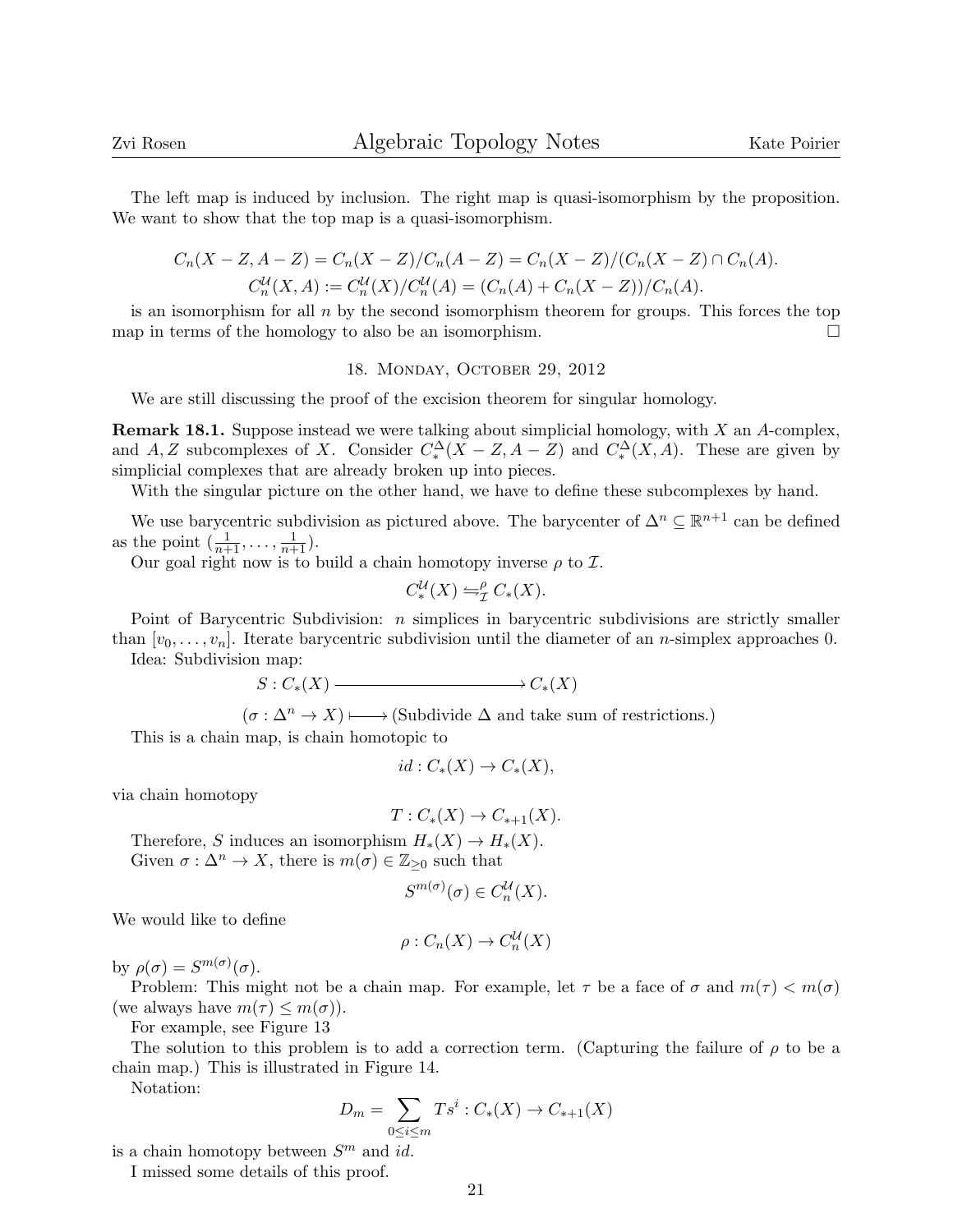

Figure 13. Failure to be a Chain Map.



Figure 14. Correction to the Chain Map.

19. Friday, November 2, 2012

[Arrived late to class.]

For CW complexes  $X$ , we want a simpler way of computing homology – cellular homology. We will

(1) define  $H_{\star}^{CW}(X)$ , and

(2) show  $H_*^{CW}(X) \cong H_*(X)$ .

The definition uses a lot of things.

(1) First,

$$
H_*(S^n) = \begin{cases} \mathbb{Z} & * = 0, n \\ 0 & \text{else.} \end{cases}
$$

 $H_0(X)$  is generated by the path components of X. We will use LES of  $(D^n, \partial D^n)$  by induction on *n*. For  $n = 1$ ,

$$
C_*^{\Delta}(S^1) = (0 \to \mathbb{Z} \stackrel{0}{\to} \mathbb{Z} \to 0.
$$

$$
\Rightarrow H_*(S^1) = \begin{cases} \mathbb{Z} & * = 0, 1 \\ 0 & \text{else.} \end{cases}
$$

For  $n > 1$  we have the exact sequence:

$$
\to H_{k+1}(D^n) \to H_{k+1}(D^n, \partial D^n) \to H_k(\partial D^n) \to \cdots
$$

which is equivalent to:

$$
0 \to \tilde{H}_{k+1}(S^n) \overset{\sim}{\to} H_k(S^{n-1}) \to 0 \to \tilde{H}_k(S^n) \to \cdots
$$
  
22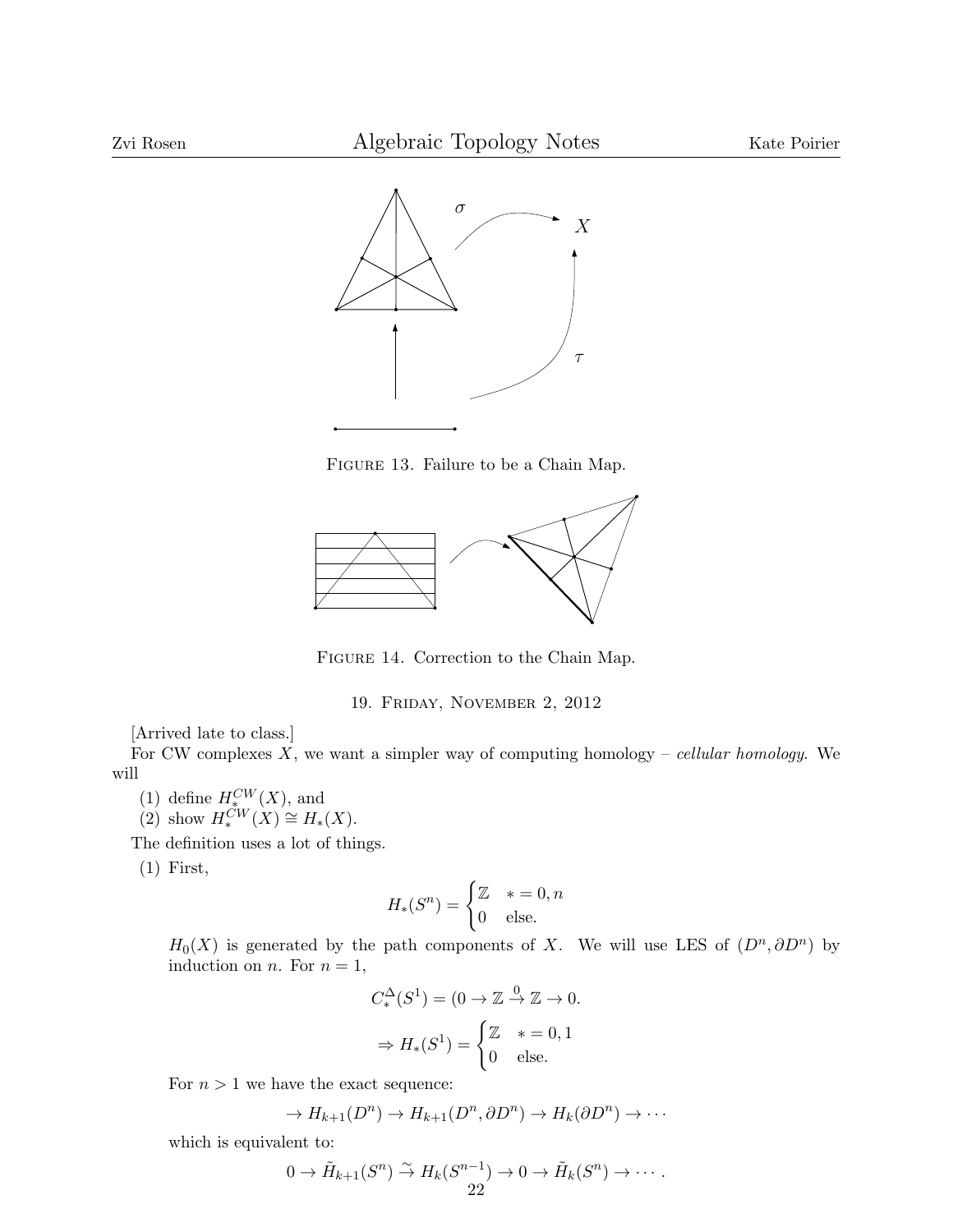$\Box$ 

Therefore, by induction and the argument for  $k = 1$ , we have  $\tilde{H}_k(S^n) \cong H_{k-1}(S^{n-1})$  by induction and argument for  $k = 1$ .

(2) Let  $X = \vee_{\alpha} X_{\alpha}$ . If  $x_{\alpha} \in X_{\alpha}$  corresponding to the wedge point gives a good pair  $(X_{\alpha}, x_{\alpha})$ , then

$$
\tilde{H}_*(X) \cong \bigoplus_{\alpha} \tilde{H}_*(X_{\alpha}).
$$

*Proof.* Idea:  $(\Box_{\alpha} X_{\alpha}, x_{\alpha})$  is a good pair and  $X = \Box_{\alpha} X_{\alpha}/ \Box_{\alpha} x_{\alpha}$ . We use the idea that : if  $X = \sqcup_{\alpha} X_{\alpha}$ , then

$$
C_*(X) = \bigoplus_{\alpha} C_*(X_{\alpha}) \Rightarrow H_*(X) = \bigoplus_{\alpha} H_*(X_{\alpha}).
$$

$$
H_*(\wedge S^n) = \begin{cases} \mathbb{Z}^{\#} & \text{copies of } S^n & * = n \\ \mathbb{Z} & * = 0 \\ 0 & \text{else} \end{cases}
$$

(3) Let X be a CW complex with  $X^n$  its n-skeleton, then  $(X^n, X^{n-1})$  is a good pair and

 $X^n/X^{n-1} \cong \vee^{\# \text{ of } n\text{-cells}} S^n.$ 

- (4)  $H_*(X^n) = 0$  if  $* > n$ . Proof uses LES of  $(X^n, X^{n-1})$  and 1.
- (5)  $X^n \hookrightarrow X$  induces an isomorphism  $H_k(X^n) \stackrel{\sim}{\to} H_k(X)$  if  $k < n$ .

**Definition 19.1** (Cellular Chain Complex). Let  $X$  be a CW complex.

$$
C_n^{CW}(X) := H_n(X^n, X^{n-1}).
$$

(i.e. generated by the *n*-cells of  $X$ .)

The differential  $d_n: C_n^{CW}(X) \to C_{n-1}^{CW}(X)$ , i.e.  $H_n(X^n, X^{n-1}) \to H_{n-1}^{CW}(X^{n-1}, X^{n-2})$ .

20. Monday, November 4, 2012

## Theorem 20.1.

$$
H_*^{CW}(X) \cong H_*(X).
$$

*Proof.* Recall:  $H_*(X^n) = 0$  if  $* > n$ .

 $X^{n+1}/X$  induces an isomorphism  $H_*(X^{n+1}) \to H_*(X)$  if  $* < n+1$ .

This allows us to construct the diagram:

$$
0 = H_n(X^{n+1})
$$
\n
$$
H_n(X^n)
$$
\n
$$
H_n(X^n)
$$
\n
$$
H_n(X^n)
$$
\n
$$
H_n(X^n)
$$
\n
$$
H_n(X^n)
$$
\n
$$
H_n(X^n, X^{n+1})
$$
\n
$$
H_{n-1}(X^{n-1}, X^n)
$$
\n
$$
H_{n-1}(X^{n-1}, X^{n-2})
$$
\n
$$
H_{n-1}(X^{n-1})
$$
\n
$$
H_{n-1}(X^{n-1})
$$
\n
$$
H_{n-1}(X^{n-1})
$$
\n
$$
H_{n-1}(X^{n-1})
$$

**Example 20.2.** Let  $X = \mathbb{C}\mathbb{P}^n$  be a cell structure with cells in dimension  $0, 2, 4, \ldots, 2n$ . Inductively,

- $n = 1$ .  $\mathbb{CP}^1 \sim S^2$ .
- $n > 1$ .  $\mathbb{CP}^n \sim \mathbb{CP}^{n-1} \cup e^{2n}$ .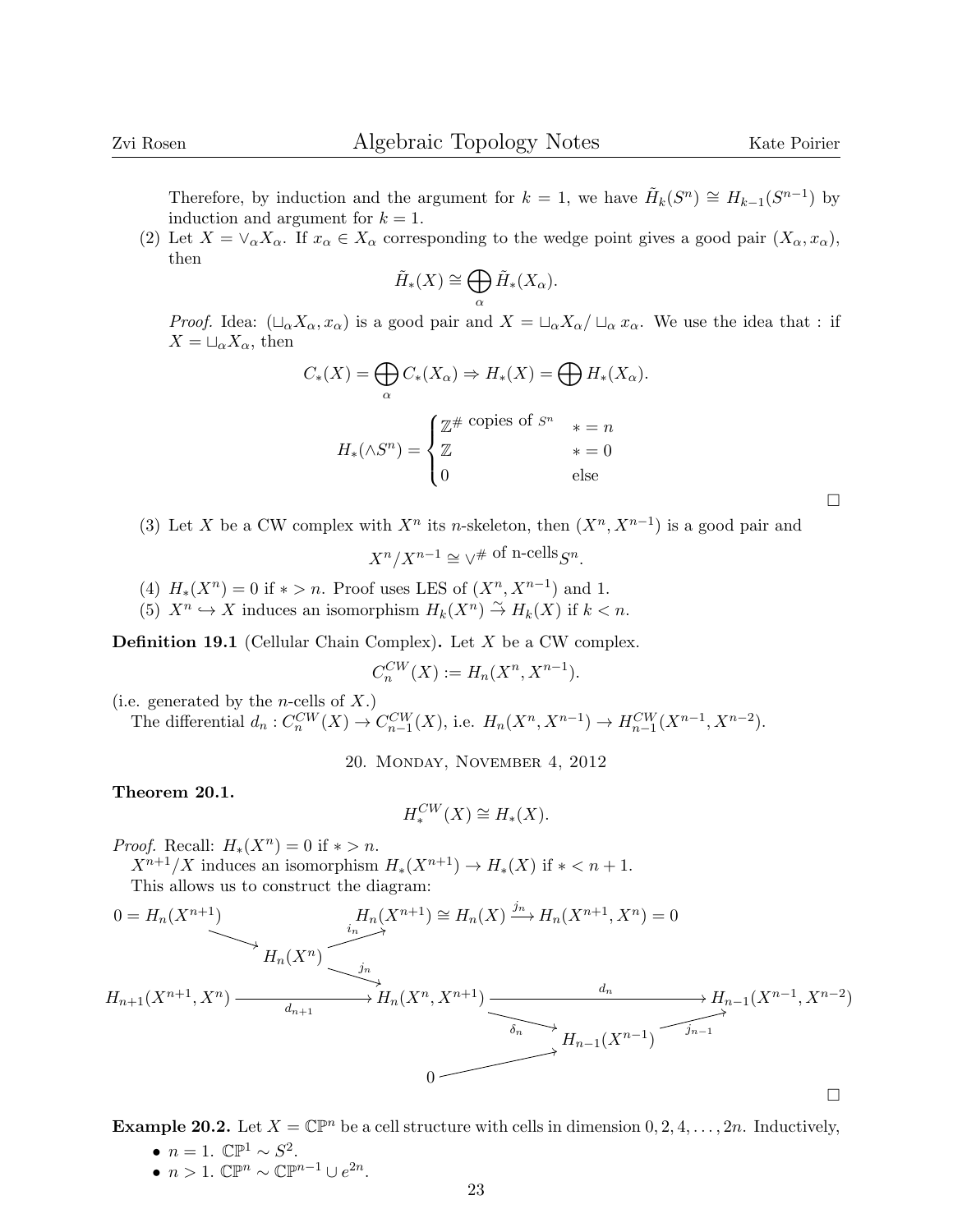$$
\Rightarrow C_*^{CW}(\mathbb{CP}^n) = \left(\dots \to 0 \to \mathbb{Z} \to \begin{matrix} 2n & 2n-1 \\ 0 & \to \mathbb{Z} \end{matrix} \to \begin{matrix} 2n-2 \\ \mathbb{Z} \end{matrix} \to 0 \to \dots \to \begin{matrix} 1 & 0 \\ 0 & \to \mathbb{Z} \end{matrix} \to 0 \to \dots \right)
$$

This means  $d_n = 0$  for all n.

$$
\Rightarrow H_*(\mathbb{CP}^n) = \begin{cases} \mathbb{Z} & * = 2k, k = 0, \dots, n. \\ 0 & \text{otherwise.} \end{cases}
$$

**Remark 20.3.** In general,  $d_n$  is hard to work with as defined. We want a more geometric definition, one that uses the *degree* of a map from  $S^n \to S^n$ .

**Definition 20.4.** Given a continuous map  $f: S^n \to S^n$ , f induces

$$
f_*: H_n(S^n) \to H_n(S^n),
$$

i.e. a homomorphism  $\mathbb{Z} \stackrel{\cdot d}{\rightarrow} \mathbb{Z}$ , sending  $\alpha \mapsto d\alpha$ . d is called the degree of f.

Example 20.5. The degree of id is 1, since the induced homomorphism of groups is the identity.

If f is not surjective then f factors through  $D^n \hookrightarrow S^n$  (the 1-point compactification of  $D^n$ ). This implies that  $f$  is nullhomotopic, which means that the degree  $f$ .

Definition 20.6. Cellular Boundary Formula.

$$
d_n: H_n(X^n, X^{n-1}) \longrightarrow H_{n-1}(X^{n-1}, X^{n-2})
$$
  
(generated by *n*-cells) (generated by  $(n-1)$ -cells)

is defined by

$$
d_n(e_\alpha^n) = \sum_\beta d_{\alpha\beta} e_\beta^{n-1}
$$

where  $d_{\alpha\beta}$  is the degree of the map

$$
S^n\overset{\varphi_\alpha}{\to} X^{n-1}\to X^{n-1}/(X^{n-1}-e_\beta^{n-1})\cong S^{n-1}.
$$

# 21. Wednesday, November 7, 2012

**Example 21.1.** Let  $X = \mathbb{R}P^n$ . X has a cell structure with a cell in each dimension up to n.

 $\mathbb{R}P^n \cong S^n/$  antipodal map.

So, we use the cell structure on  $S<sup>n</sup>$  with 2 cells in each dimension up to n. After quotienting,  $\mathbb{R}P^n$ inherits the cell structure.

$$
\Rightarrow C_*^{CW}(\mathbb{R}\mathbb{P}^n) = \left(\cdots \to 0 \to \mathbb{Z} \to \mathbb{Z} \to \mathbb{Z} \to \mathbb{Z} \to \mathbb{Z} \to \cdots \to \mathbb{Z} \to \mathbb{Z} \to 0 \to \cdots\right)
$$
  

$$
S^{k-1} \stackrel{\varphi_{\alpha}}{\to} X^{k-1} \to X^{k-1}/(X^{k-1} - e_{\beta}^{k-1}) \cong S^n.
$$

 $\varphi_{\alpha}$  is a two-sheeted cover.

**Exercise 21.2.** Show:  $q \circ \varphi_{\alpha}$  has degree  $\begin{cases} 2 & \text{if } k \text{ is even} \\ 0 & \text{if } k \text{ is odd} \end{cases}$  $\frac{2}{\pi}$  if k is odd. Read about local degree.

$$
\Rightarrow C_*^{CW}(\mathbb{R}\mathbb{P}^n) = \begin{cases} 0 \to \mathbb{Z} \stackrel{n}{\to} \mathbb{Z} \stackrel{n-1}{\to} \mathbb{Z} \stackrel{n-2}{\to} \mathbb{Z} \stackrel{\times 2}{\to} \mathbb{Z} \stackrel{n}{\to} \cdots \stackrel{\times 2}{\to} \mathbb{Z} \stackrel{1}{\to} \mathbb{Z} \stackrel{0}{\to} 0 \to \cdots & n \text{ even} \\ 0 \to \mathbb{Z} \stackrel{n}{\to} \mathbb{Z} \stackrel{n-1}{\to} \mathbb{Z} \stackrel{\times 2}{\to} \mathbb{Z} \stackrel{n-2}{\to} \mathbb{Z} \stackrel{\times 0}{\to} \mathbb{Z} \stackrel{\times 2}{\to} \cdots \stackrel{\times 2}{\to} \mathbb{Z} \stackrel{n}{\to} \mathbb{Z} \to 0 \to \cdots & n \text{ odd} \end{cases}
$$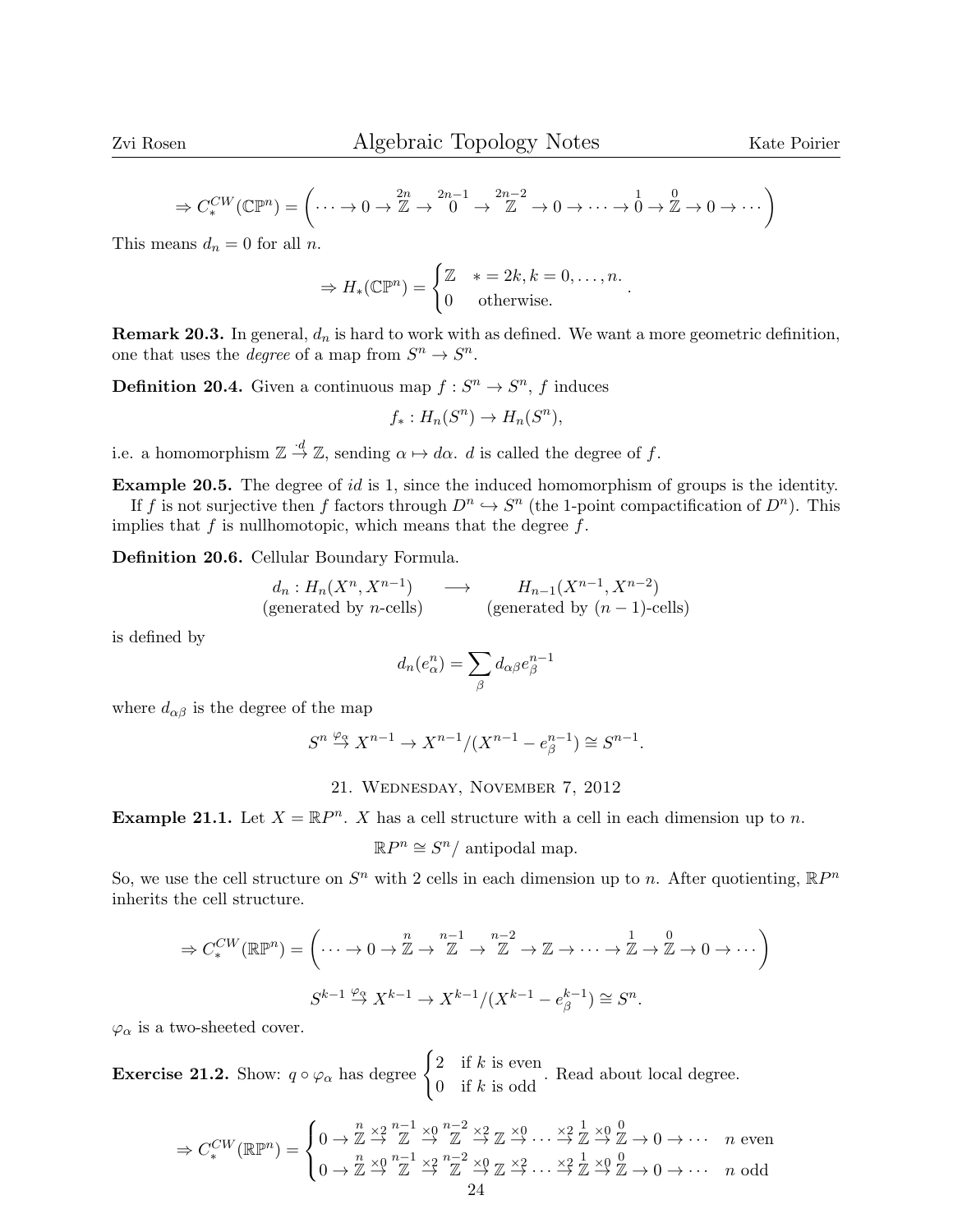Now we can compute the homology:

$$
\Rightarrow H_*^{CW}(\mathbb{R}P^n) = \begin{cases} \mathbb{Z} & * = 0 \\ \mathbb{Z} & * = n \text{ odd} \\ \mathbb{Z}/2\mathbb{Z} & * \text{odd}, * < n \\ 0 & \text{otherwise} \end{cases}.
$$

21.1. Mayer-Vietoris Sequence. (Homology analogue of Van Kampen's Theorem for  $\pi_1$ )

The Van Kampen's Theorem told us that if we have a decomposition for a space, we can compute the fundamental group in terms of the groups of each space.

(1) Let  $A, B \subset X$  be subsets such that  $int(A) \cup int(B) = X$ . Let  $C_*(A + B) = C_*^{\mathcal{U}}(X)$  where  $\mathcal{U} = \{A, B\}.$ 

[We saw that  $C_*^{\mathcal{U}}(X) \hookrightarrow C_*(X)$  is a quasi-isomorphism.] induce a short exact sequence (exercise) of chain com-



plexes:

$$
0 \longrightarrow C_*(A \cap B) \longrightarrow C_*(A) \oplus C_*(B) \longrightarrow C_*(A + B) \longrightarrow 0.
$$
  

$$
x \longmapsto (i_{A_*}(x), -i_{B_*}(x)) \qquad (x, y) \longmapsto j_{A_*}(x) + j_{B_*}(y)
$$

(3) The short exact sequence of chain complexes induces a long exact sequence of homology

$$
H_n(A \cap B) \xrightarrow{\varphi_*} H_n(A) \oplus H_n(B) \xrightarrow{\psi_*} H_n(X) \longrightarrow
$$
  
\n
$$
H_{n-1}(A \cap B) \longrightarrow H_{n-1}(A) \oplus H_{n-1}(B) \longrightarrow H_{n-1}(X) \longrightarrow
$$
  
\n
$$
\longrightarrow \dots
$$

and we have a similar statement for reduced / relative homology. This is called the Mayer-Vietoris Sequence.

#### 22. Wednesday, November 14, 2012

[Class missed on Friday 11/9 due to travel.]

22.1. **Homology with Coefficients.** Fix an abelian group  $G$ .

**Definition 22.1.** Singular chains with coefficients in  $G$  are written as:

$$
C_n(X;G) = \left\{ \sum g_i \sigma_i \mid \sigma_i : \Delta^n \to X, g_i \in G \right\}.
$$

$$
\partial \left( \sum g_i \sigma_i \right) = \sum g_i (\partial \sigma_i) = \sum g_i (\pm \sigma_i|_{v_0 \cdots \hat{v_i} \cdots v_n}).
$$

Remark 22.2.

$$
(C_*(X; \mathbb{Z}), \partial) = (C_*(X), \partial).
$$

Again  $\partial^2 = 0 \Rightarrow (C_*(X; G), \partial)$  is a chain complex with homology  $H_*(X; G)$ .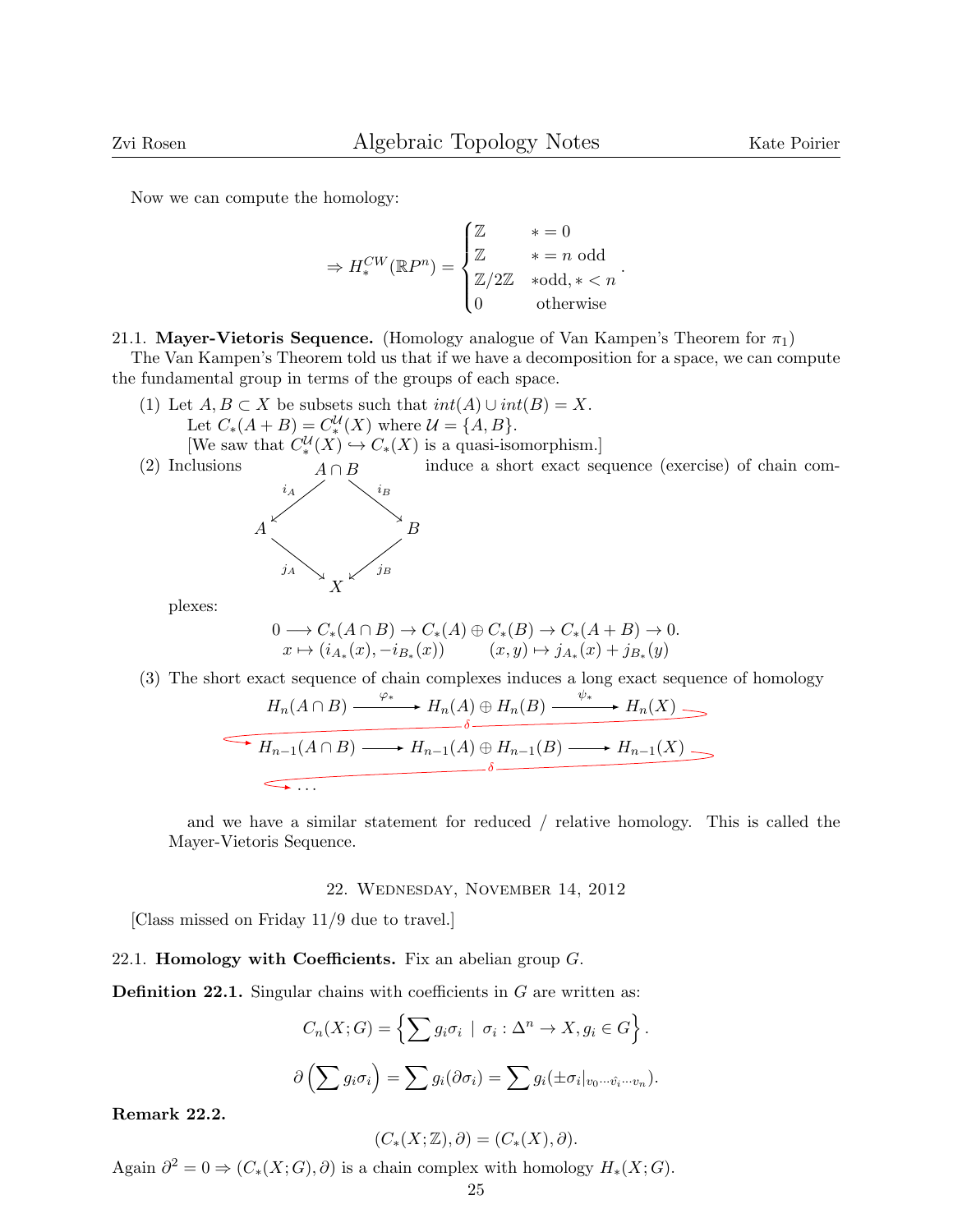**Definition 22.3** (Informal). Analogous definitions, for  $A \subset X$ ,  $C_*(X, A; G) \to H_*(X, A; G).$ similar for  $C_*^{\Delta}(X;G)$  and  $C_*^{CW}(X;G)$ , and the same proof shows

$$
H_*^{\Delta}(X;G) \cong H_*(X;G) \cong H_*^{CW}(X;G).
$$

Remark 22.4.

$$
C_n(X; \mathbb{Z}) \cong \bigoplus_{\text{singular } n\text{-simplices of } X} \mathbb{Z}.
$$

$$
C_n(X;G) \cong \bigoplus G.
$$
  
\n
$$
C_n(X;G) \cong C_n(X) \otimes G.
$$
  
\n
$$
C_n(X;G) \stackrel{\partial \otimes id}{\rightarrow} C_{n-1}(X;G).
$$

We need not have  $H_n(X;G) \cong H_n(X) \otimes G!$  Universal Coefficient Theorem.

Sometimes calculations over  $G \neq \mathbb{Z}$  reveal something new.

**Example 22.5.** Let  $X = \mathbb{R}P^n$ . Take  $G = F$  a field. Recall:  $C_*^{CW}(\mathbb{R}P^n)$  is:

$$
\cdots \to 0 \to \mathbb{Z} \xrightarrow[\times 2]{n} \frac{\text{odd}}{\text{even}} \frac{n-1}{\mathbb{Z}} \to \cdots \xrightarrow[\times 2]{1} \frac{1}{\mathbb{Z}} \xrightarrow[\times 0]{0} \mathbb{Z} \to 0.
$$

which implies that:

$$
H_*(\mathbb{R}P^n) = \begin{cases} \mathbb{Z} & * = 0, n, \ n \text{ odd} \\ \mathbb{Z}/2\mathbb{Z} & 0 < * < n \text{ odd} \\ 0 & \text{otherwise} \end{cases}
$$

Over  $F, C_*^{CW}(\mathbb{R}P^n; F)$  is given by

$$
\cdots \to 0 \to F \underset{\times 2}{\to} \frac{n}{n} \underset{n \text{ even}}{\to} \frac{0 \text{ odd}}{F} \underset{F}{\to} \cdots \underset{\times 2}{\to} \frac{1}{F} \underset{F}{\to} \frac{0}{F} \to 0.
$$

if char  $F = 2$ , then

$$
H_*(\mathbb{R}P^n; F) = \begin{cases} F & 0 \le * \le n \\ 0 & \text{otherwise} \end{cases}
$$

If char  $F \neq 2$ , then every  $\times 2$  is an isomorphism which means that

$$
H_*(\mathbb{R}P^n; F) = \begin{cases} F & * = 0, * = n \text{ odd} \\ 0 & \text{otherwise} \end{cases}
$$

22.2. Cohomology.

**Definition 22.6.** A cochain complex  $(C^*,\delta)$  is a sequence of abelian groups  $(R\text{-modules}/F\text{-limits})$ vectorspaces...)  $C^i$  together with  $\delta^{i+1} : C^i \to C^{i+1}$  such that  $\partial^{i+1} \circ \partial^i = 0$ .

$$
\cdots \leftarrow C^{i+2} \stackrel{\delta}{\leftarrow} C^{i+1} \stackrel{\delta}{\leftarrow} C^i \stackrel{\delta}{\leftarrow} C^{i-1} \leftarrow \cdots
$$

**Definition 22.7.** The *i*-th cohomology group of a cochain complex  $(C^*, \delta)$ 

$$
H^i(C^*,\delta) := \ker \delta^{i+1} / \text{im } \delta^i.
$$

**Definition 22.8.** Given a chain complex  $(C_*, \partial)$  and an abelian group G, one can build a cochain complex

$$
C^i := \text{Hom}(C_i, G) = \{ \varphi : C_i \to G \}.
$$

$$
\delta^i : \text{Hom}(C_i, G) \to \text{Hom}(C_{i+1}, G), \qquad \varphi \mapsto \varphi \circ \partial.
$$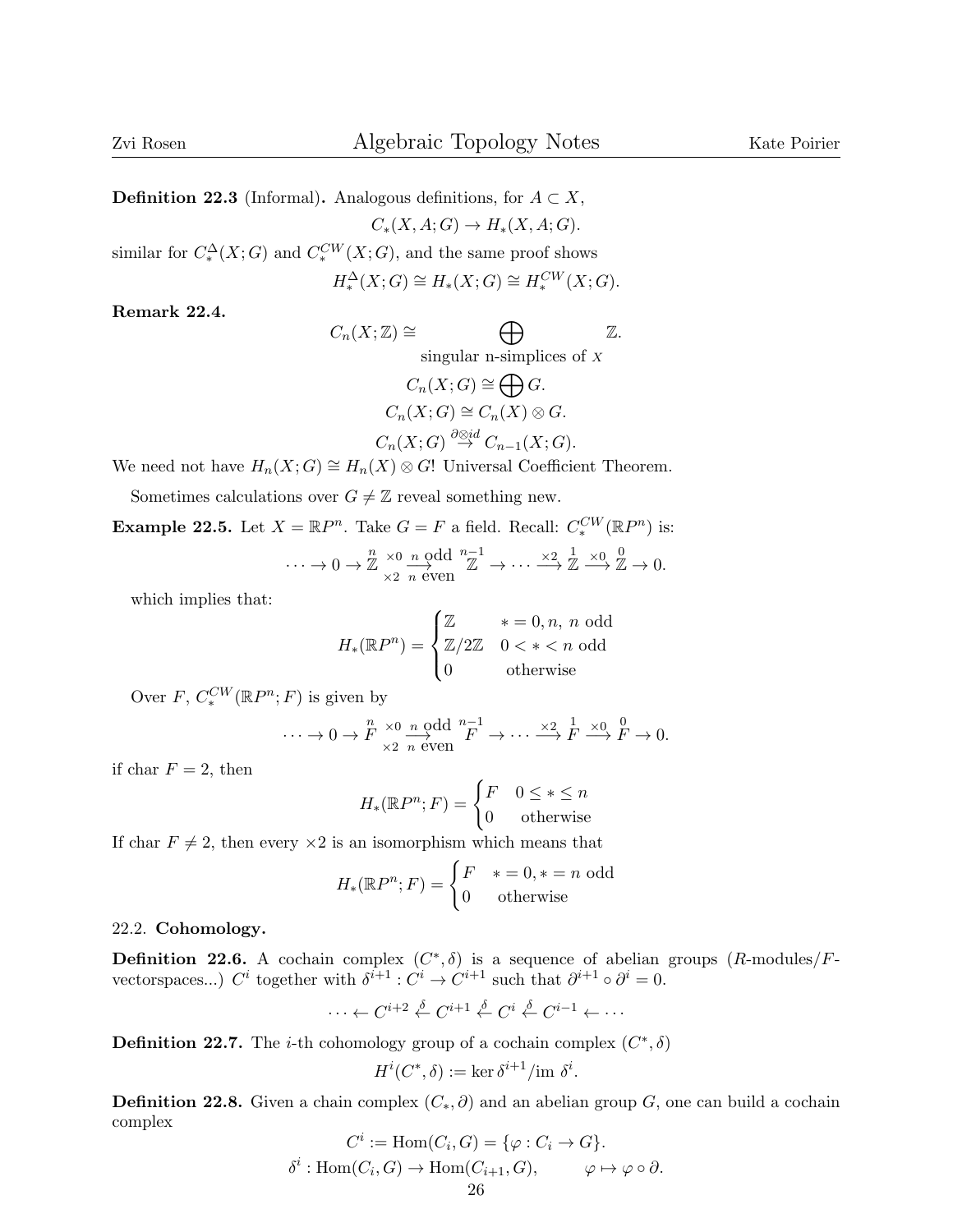Proposition 22.9. Given a chain map

$$
f_{\#}: C_* \to D_*,
$$

there exists an induced cochain map

$$
f^\# : D^* \to C^*.
$$

**Proposition 22.10.** A cochain map  $f^# : D^* \to C^*$  induces a map on cohomology

 $f^*: H^*(D^*) \to H^*(C^*)$ .

23. Friday, November 16, 2012

Everything said last class about normal cohomology is true also for G-valued cohomology.

Definition 23.1. An *ordinary cohomology theory* is a contravariant functor.

(Pairs of topological spaces  $A \subset X, (X, A)) \xrightarrow{H^*(-;G)} (\text{graded abelian groups})$ satisfying the following four axioms:

(1) "dimension".

$$
H^*(pt;G) = \begin{cases} G & * = 0\\ 0 & * \neq 0 \end{cases}
$$

(2) "homotopy". If

$$
(X, A) \xrightarrow{f} (Y, B)
$$

are homotopic, then

$$
H^*(X, A; G) \longleftarrow f=g \qquad H^*(Y, B; G)
$$

(3) "exactness". Maps induce Long Exact Sequence

$$
H^n(A;G) \xrightarrow{\delta} H^{n+1}(X,A;G)
$$
  

$$
H^n(A;G) \xrightarrow{\delta} H^n(X,A;G)
$$
  

$$
H^{n-1}(A;G) \xleftarrow{\bullet} \cdots
$$

(4) "excision". Given  $Z \subset A \subset X$  such that  $\overline{Z} \subset int(A)$ , then inclusion  $(X-Z, A-Z) \hookrightarrow (X, A)$ induces an isomorphism

$$
H^*(X-Z,A-Z;G) \xleftarrow[i^*]{} H^*(X,A;G)
$$

Definition 23.2. An extraordinary/exotic cohomology theory satisfies the last three axioms.

Theorem 23.3 (Eilenberg-Steenrod). Any two cohomology theories satisfying the four axioms are equivalent.

Theorem 23.4. If X has a  $\Delta$ -structure or CW-structure, then

$$
H^*(X;G) \cong H^*_{\Delta}(X;G) \cong H^*_{CW}(X;G).
$$

Theorem 23.5. Singular cohomology satisfies the four axioms.

**Theorem 23.6** (de Rham). If X is a smooth R-manifold, its differential forms form a cochain complex  $\delta =$  exterior derivative).

$$
H^*_{dR}(X; \mathbb{R}) \cong H^*(X; \mathbb{R}).
$$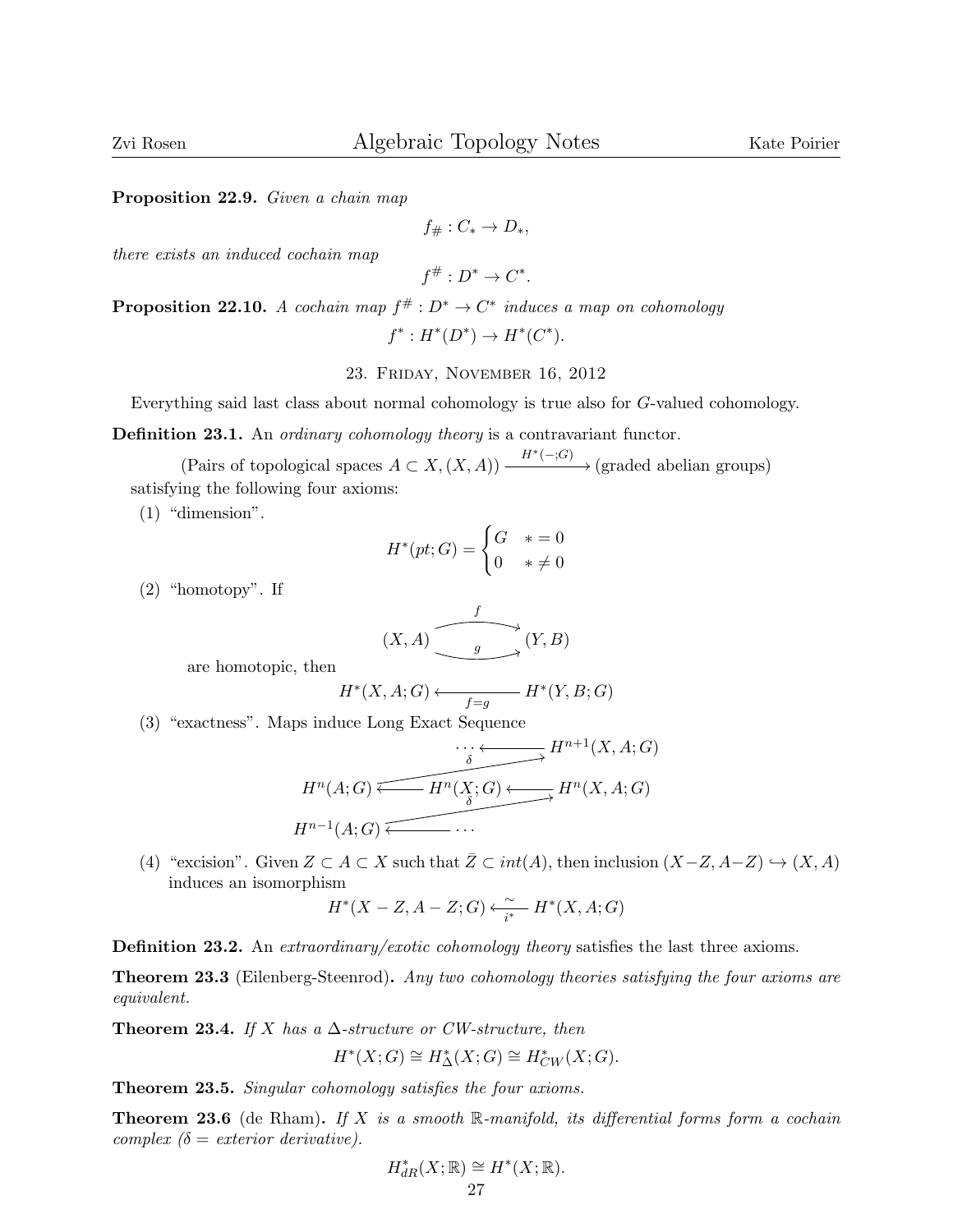Remark 23.7. All "co-proofs" work. For example, M-V sequence for cohomology.

Remark 23.8. In general,

$$
H^n(X;G) \not\cong \text{Hom}(H_n(X);G),
$$

but the universal coefficient theorem provides conditions when they are.

It looks like  $H^*(X;G)$  and  $H_*(X;G)$  carry the same info about X but if  $G = R$  a commutative ring with 1, then

$$
\bigoplus H^i(X;G) = H^*(X;G)
$$

can be given a ring structure.

Plan:

- (1) We will define  $C^k(X;R) \times C^l(X;R) \stackrel{\cup}{\to} C^{k+l}(X;R)$ .
- (2) We will prove an algebraic statement about when a product on a cohcain complex  $C^k \times C^l \to$  $C^{k+l}$  induces a product on the cohomology  $H^k \times H^l \to H^{k+l}$ .
- (3) We will show (1) satisfies the property in (2).
- (4) We will see an example where this structure distinguishes two spaces with isomorphic homology groups.

24. Monday, November 19, 2012

We will begin with step  $(2)$  of the plan from last class. The algebraic statement will motivate the definition of the cup product.

Question 24.1. Let  $(C^*, \delta)$  be a cochain complex and let  $\cdot : C^k \times C^l \to C^{k+l}$  be an associative product for all k, l (i.e. a map  $C^* \times C^* \to C^*$ ).

What must  $(\cdot, \delta)$  satisfy to induce a well-defined product

$$
H^k \times H^l \to H^{k+l} \qquad \forall k, l,
$$
  
\n
$$
H^* \times H^* \to H^{*}
$$
?

We want  $[\varphi] \cdot [\psi] \in H^{k+l}$  for  $[\varphi] \in H^k, [\psi] \in H^l$  for cocycles  $\varphi \in C^k, \psi \in C^l$ .

We want:  $\varphi \cdot \psi$  cocyle to satisfy  $[\varphi] \cdot [\psi] := [\varphi \cdot \psi]$ . We need:

- product of cocycles  $=$  cocycle.
- coboundary times cocycle = coboundary.
- $\bullet$  cocycle times coboundary = coboundary.

**Lemma 24.2.** If  $\delta(\varphi \cdot psi) = (\delta\varphi) \cdot \psi + (-1)^k \varphi \cdot (\delta\psi)$ , for all  $\varphi, \psi \in C^*$  where  $\varphi \in C^k$ , then the chain map induces a well-defined map on homology.

*Proof.* Let  $\delta \varphi = \delta \psi = 0$ . Then  $\delta(\varphi \cdot \psi) = 0$ .

Assuem 
$$
\varphi = \delta\phi
$$
, and  $\delta\psi = 0$ , then  $\delta(\phi \cdot \psi) = \delta\phi \cdot \psi \pm \phi \cdot \delta\psi$ . Then  $\delta(\phi \cdot \psi) = \varphi \cdot \psi$ .

**Definition 24.3.** If  $\delta$  satisfies the hypothesis of the Lemma, then it is called a *derivation* of  $\cdot$ .

Now we return to step (1), defining the cup product for singular cochains of a space  $C^*(X;R)$ , with X a space, and R a commutative ring with 1.

Definition 24.4. We define the map on *singular cochains* 

 $C^k(X;R) \times C^l(X;R) \stackrel{\cup}{\to} C^{k+l}(X;R)$ 

by taking  $\varphi \in C^k(X;R)$  and  $\psi \in C^l(X;R)$ , and defining a function acting on  $k+l$ -chains.

Let the  $k + l$ -simplex be denoted by  $\Delta^{k+l} = [v_0, \ldots, v_k, v_{k+1}, \ldots, v_{k+1}]$ . Then,

$$
(\varphi \cup \psi)(\sigma) = \varphi(\sigma|_{[v_0,\ldots,v_k]}) \cdot \psi(\sigma|_{[v_k,\ldots,v_{k+l}]}).
$$

where  $\cdot$  is the product in R.